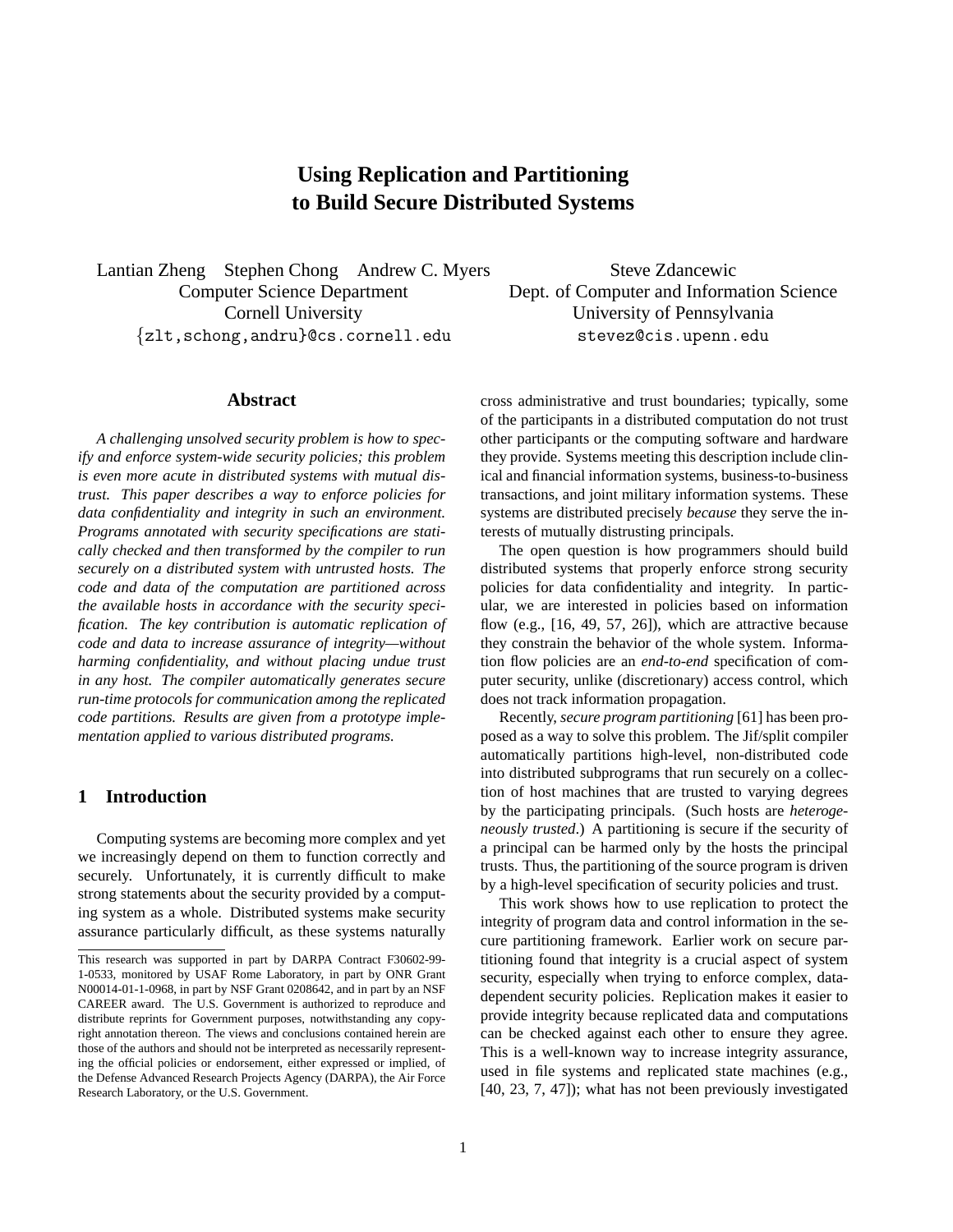is how to apply it to general computation in a system with mutual distrust.

Applying replication to secure program partitioning enables a broader class of applications to be automatically compiled for distributed systems with heterogeneously trusted hosts. But in this context, replication creates several new problems that this paper addresses:

- Trust is heterogeneous, unlike in the traditional applications of replication to fault tolerance. Therefore the replication of computation and data must vary from host to host, as determined by trust and security policies.
- Replication makes confidentiality policies *harder* to enforce, because it creates more copies of the data potentially vulnerable to attack. In our system, *secure hash replicas* are automatically generated to ensure integrity without violating confidentiality.
- For efficiency, replicated computation is performed concurrently. Therefore a suitable concurrency-control mechanism is needed for heterogeneously trusted hosts.

The rest of this paper is structured as follows. Section 2 gives some background on secure program partitioning, describing the security model and showing how programs are written using this model. Section 3 explains how programs are statically partitioned and replicated according to security constraints. Section 4 describes the run-time mechanisms that ensure the assumptions of the static analysis hold. The implementation of this approach and experience with it are discussed in Section 5, along with some performance results. Sections 6 and 7 conclude the paper with a discussion of related approaches, limitations of the existing system, and future work.

# **2 Programming and Security Models**

# **2.1 Secure program partitioning**

In the secure program partitioning approach, the desired computation is expressed as a non-distributed program containing security annotations. These annotations are used to check at compile time that the program does not contain disallowed information flows. The *splitter*, a back end to the compiler, also uses these program security annotations, along with information about the degree to which principals trust the available hosts, to construct a fine-grained secure partitioning of the program code and data onto these hosts.

Computations that would ordinarily be written as separate programs communicating over the network can be written as a single program; based on security considerations, the splitter automatically generates the separate subprograms and discovers a network protocol that they may use to communicate. The splitter operates automatically, but it may be given constraints and hints, for example to improve performance. It is not necessary to give the splitter the entire program at once; program code may be separately compiled. The use of explicit constraints and separate compilation can be useful for programmers who wish to partition their code by hand. In this usage the compiler and splitter serve to verify that the manual partitioning is secure.

An alternative approach to building secure distributed programs would be to start from a lower-level distributed program and add annotations that permit the program to be shown secure. However, secure program partitioning has some important advantages. First, the programmer need not be aware of the distributed protocols that are needed to ensure strong security properties. Second, it is not known how to annotate a program containing these complex protocols in a way that permits accurate determination of information flow. The closest existing work—on information flow in concurrent systems with a *trusted* execution platform [45, 52, 39, 6, 24, 19, 33]—has produced restrictive analyses that rule out many practical programs. We expect that dealing with mutual distrust would only exacerbate the problem. By contrast, secure program partitioning starts from a simpler, higher-level description of the computation and can be less restrictive because its security analysis has more information to work with.

This work is concerned with the control of information flow, including covert storage channels such as implicit flows [9]. We do not treat covert channels based on termination and timing, though some ongoing work partially addresses timing channels [1, 37]. In addition, our prototype implementation does not attempt to prevent certain traffic analysis attacks. Although all communication is suitably encrypted, an attacker could learn information based on the pattern of that communication. Adding dummy messages is one possible way to protect against these attacks [20, 2].

In this work the trusted computing base is the same as in the secure program partitioning work [61]; for example, it includes the Jif compiler and the splitter. However, a trusted host is not needed to perform the compilation and splitting of the program.

### **2.2 Security labels**

The programs to be partitioned are written in the programming language Jif [29], which extends the Java language [48] with security annotations. Jif programs contain labels based on the *decentralized label model* [30], in which principals can express ownership of information-flow policies. This model works well for systems incorporating mutual distrust, because labels specify on whose behalf the security policy operates. In particular, label ownership is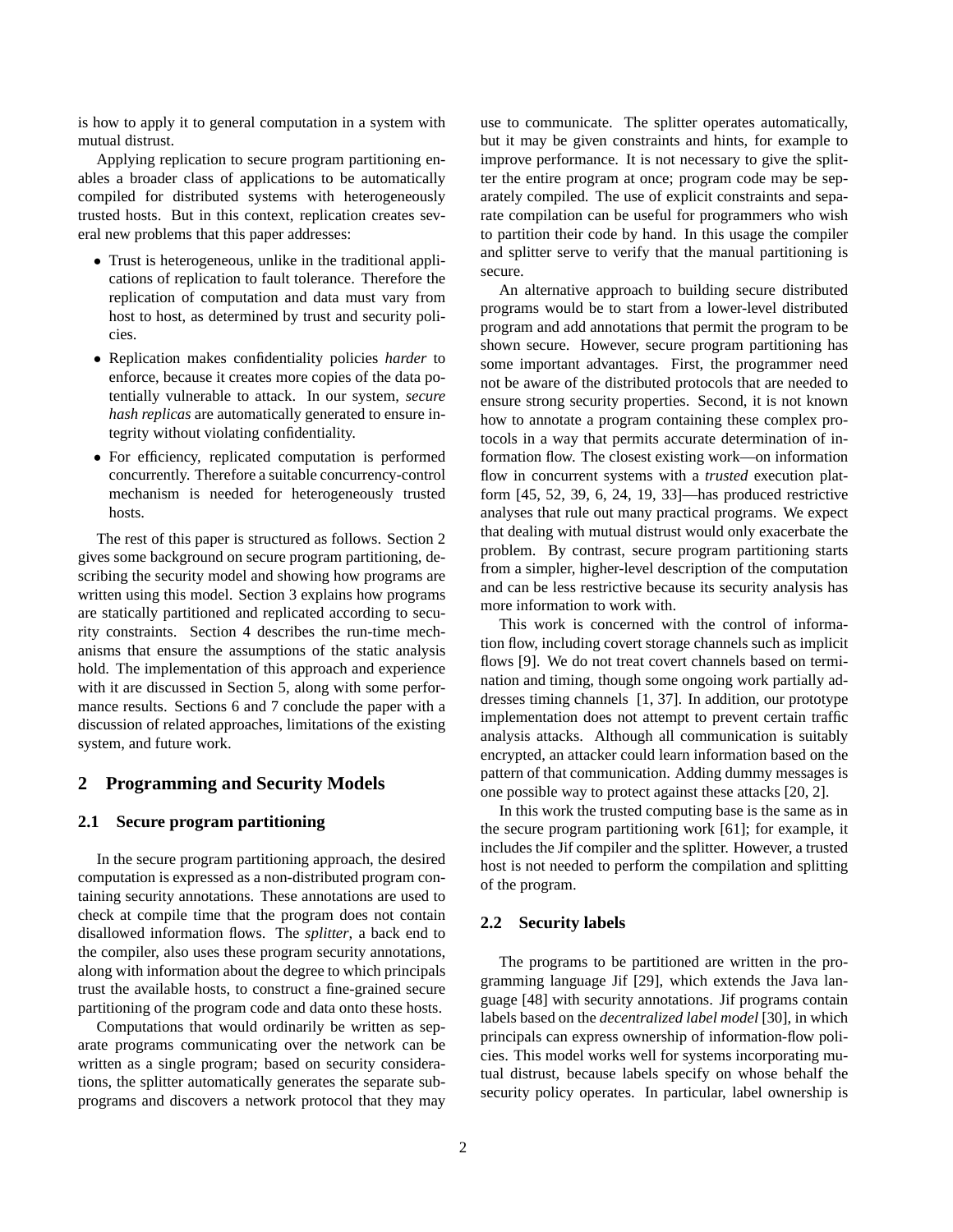used to control the use of *selective declassification* [34], a feature needed for realistic applications of information-flow control.

In this model, a *principal* is an entity (e.g., user, process) that can have a security concern. These concerns are expressed as labels, which state confidentiality or integrity policies that apply to the labeled data. Principals can be named in these policies as owners of policies and as readers of data.

A security label specifying confidentiality is written as  $\{o:r_1,r_2,\ldots,r_n\}$ , meaning that the labeled data is owned by principal o, and that o permits the data to be read by principals  $r_1$  through  $r_n$  (and, implicitly, o). A label is a security policy controlling the uses of the data it labels; only the owner has the right to weaken this policy. A security label specifying integrity is written as  $\{*,p_1,\ldots,p_n\}$ , meaning that principals  $p_1$  through  $p_n$  *trust* the data—they believe the data to be computed by the program as written. This is a weak notion of integrity; its purpose is to protect security-critical information from damage by subverted hosts. Labels combining integrity and confidentiality arise naturally; for example, the label  $\{*_:p_1; p_1:p_2\}$ indicates that the labeled data is trusted by principal  $p_1$  and also owned by  $p_1$ , and only  $p_2$  is permitted to read it.

Labels on data create restrictions on the use of that data. The use of high-confidentiality data is restricted to prevent information leaks, and the use of low-integrity data is restricted to prevent information corruption. The label on information may be securely changed from label  $L_1$  to label  $L_2$  if  $L_2$  specifies at least as much confidentiality as  $L_1$ , and at most as much integrity as  $L_1$ . We write this label relationship as  $L_1 \sqsubseteq L_2$ . The relation  $\sqsubseteq$  is a pre-order whose equivalence classes form a distributive lattice [30]; the lattice join and meet operations are  $\Box$  and  $\Box$  respectively. The join operation combines the restrictions on how data may be used. For example, if x has label  $L_x$  and y has label  $L_y$ , then x + y has label  $L_x \sqcup L_y$ , which preserves restrictions on the use of x and y. Dually, the label  $L_x \sqcap L_y$  is at *most* as restrictive as  $L_x$  or  $L_y$ ; thus, it must describe at least as much integrity as either label. This makes sense because labels represent restrictions on how data may be used; data with higher integrity has *fewer* restrictions on its use [4].

For any label (or program expression)  $x$ , the notations  $C(x)$  and  $I(x)$  refer respectively to the confidentiality and integrity parts of  $x$  (or the label of  $x$ ).

### **2.3 The Jif programming language**

Variables and expressions in Jif have types that may include security labels. For example, a value with type  $int{o:r}$  is an integer owned by principal o and readable by r. When unlabeled Java types are written, the label component is automatically inferred from the uses of the data.

Every program expression has a labeled type that is an upper bound (with respect to the  $\sqsubseteq$  order) on the security of the data represented by the expression. Jif's type-checking algorithm prevents labeled information from being *downgraded*, or assigned a less-restrictive label (i.e., lower in the lattice). In general, downgrading results in a loss of confidentiality or a spurious increase in claimed integrity. The type system tracks data dependencies (information flows) to prevent unintentional downgrading.

Implicit flows [9] are information flows through the control structure of the program. Implicit flows can create both integrity and confidentiality concerns. For example, control-flow integrity is important: if untrusted parties can affect the control flow of the program, they might cause a security violation. Security policies on control flow are expressed as labels, just as for ordinary variables. For each program point pc, two special labels  $C(pc)$  and  $I(pc)$  are computed statically, representing the confidentiality and integrity policies applying to the control flow at that point.

A Jif programmer may annotate a program with arbitrary security labels, but this does not mean that the programmer has control over security. First, if labels are not internally consistent the program will not type-check; second, labels must also be consistent with the security policies on data in the external environment that the program interacts with. External consistency is checked partly at link time and partly at run time.

Strict information-flow policies based on noninterference [16] have not been successful in practice as they are very restrictive. Jif supports two operators for intentionally downgrading security policies, declassify and endorse. Declassification reduces confidentiality requirements and endorsement (dually) increases the claimed integrity of data. To downgrade a security label, code must be granted the authority of the principals whose security policies are affected. For declassification, these principals are the owners of the confidentiality policies that are weakened; for integrity, these are the principals newly appearing in the integrity part of the label.

A second restriction on downgrading is that it is only permitted at a point where the program counter label indicates that the affected principals trust program control flow. This requirement prevents the downgrading decision from being improperly affected by untrustworthy data or computation. The goal is to enforce the *robust declassification* property [59].

This work inherits some of the limitations of Jif. The most important is that programs are sequential; the Java Thread class is not available. This rules out an important class of timing channels whose control is an open research area [24, 44, 45].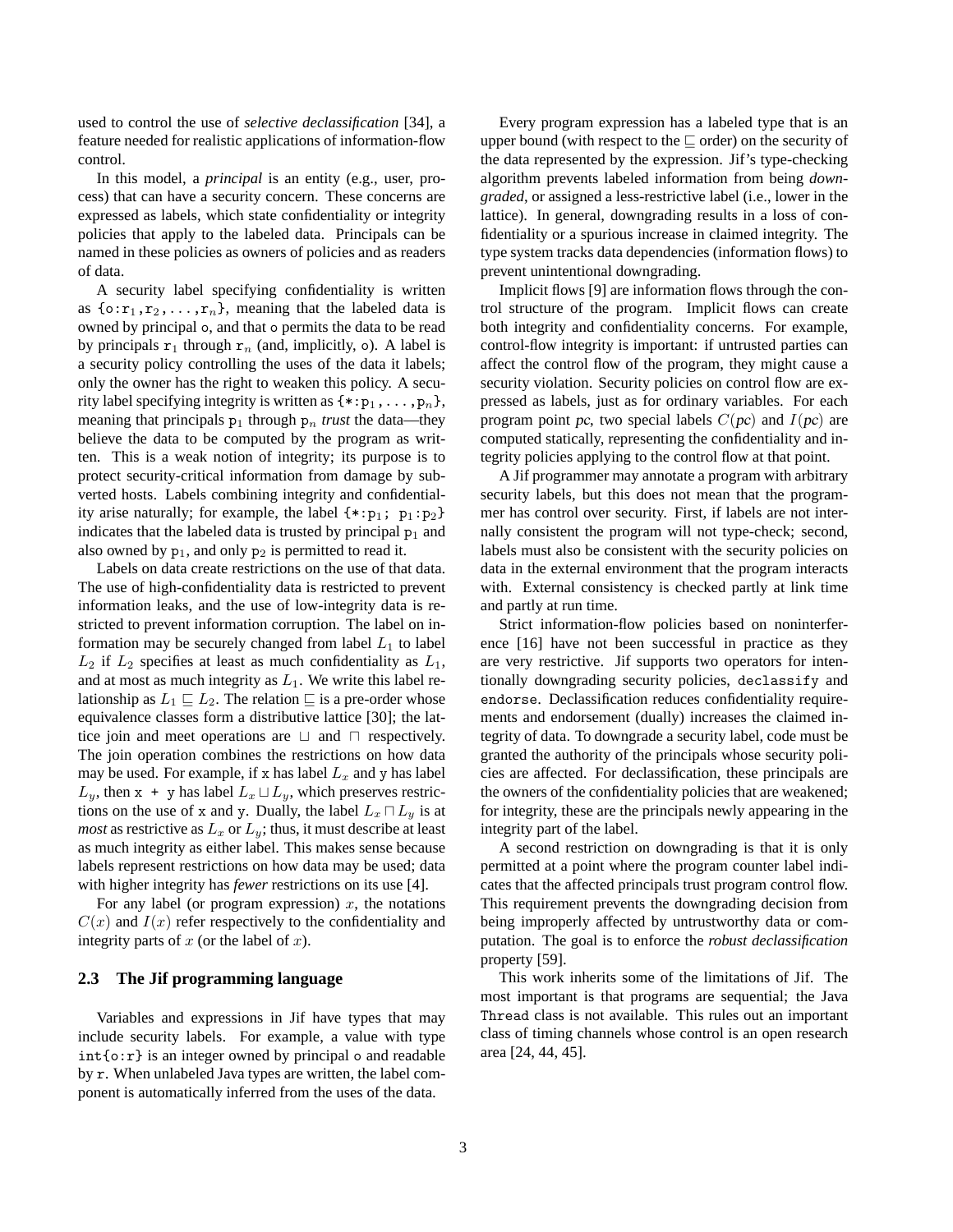```
1 int{Alice:; *:Alice,Bob} bid;
2 boolean{Alice:Bob; *:Alice,Bob} isCommitted;
3
4 void commit{Alice:Bob; *:Alice,Bob}
5 (int{Alice:; *:Alice} v)<br>6 where authority (Bob)
6 where authority (Bob)
   7 {
8 v = (v>=0) ? v : 0;
     9 if (!isCommitted) {
10 bid = endorse(v, {*:Alice,Bob});
11 isCommitted = true;
12 }
13 }
14 int{Alice:Bob; *:Alice,Bob} reveal{*:Alice,Bob} ()
15 where authority (Alice)
16 {
17 if (isCommitted)
18 return declassify(bid, {Alice:Bob});
19 else return -1;
20 }
```
**Figure 1. Bid commitment program**

### **2.4 Bid commitment example**

Figure 1 shows an example of a Jif program based on the well-known Bit Commitment Protocol [5]. Instead of committing a bit, the program commits a non-negative integer. The principal Alice commits a bid v to a principal Bob without revealing the bid. Later, Alice reveals v and Bob verifies that it is the bid Alice previously committed. We chose this example because it is short but has interesting security issues.

Alice's committed bid is represented by the field bid. Its label {Alice:; \*:Alice,Bob} indicates that this field is owned (and can be read) only by Alice, and that both Alice and Bob trust it to be the committed bid. The boolean isCommitted records whether Alice has committed a bid yet; it must be trusted by both Alice and Bob and visible to both of them.

Lines 4 through 13 define a method commit that Alice uses to commit to the integer value v. Bob does not need to trust v because he does not care how Alice computes the value she commits to. The endorse operation makes that policy decision explicit—it boosts the integrity of the value of v so that it can be assigned to bid. The authority clause in line 5 gives the method Bob's authority, which is needed by the endorse operation. In lines 4 and 14, the label after the method name is a *start label*, used to control the implicit flow into the method [29].

Lines 14 through 20 define a method reveal that is used by Alice to reveal the committed bid to Bob. It returns the value of field bid if the value of isCommitted is true. If the value of isCommitted is false, it means that Alice has not committed a value yet, and reveal simply returns -1. Because Alice owns bid, releasing the data requires declassification and hence Alice's authority (declared at line 15) so that it can declassify Alice's data.

As shown in the example program, most security annotations that a programmer needs to specify are in method signatures. In general, programmers do not need to specify labels for local variables because they can be inferred automatically [29]. Usually, there are fewer security annotations in a program than type annotations, so writing down security annotations is not a much heavier burden than writing down the type annotations that programmers are used to.

#### **2.5 Trust model and security assurance**

Clearly, any secure distributed system relies on the trustworthiness of the underlying infrastructure. Let  $H$  be a set of *known hosts*, among which the program is to be distributed. We assume that pairwise communication between two members of  $H$  is authenticated, reliable, in-order, and cannot be intercepted or forged. Protection against interception and forgery can be achieved efficiently through wellknown encryption techniques (e.g, [46, 58]).

To partition a program securely, the splitter must know the trust relationships between the participating principals and the hosts  $H$ . For example, if Alice declares that she trusts a host to hold her confidential data, the splitter can allow her data to reside on that host. Moreover, her confidentiality policy should be obeyed unless some host trusted by her suffers a malicious (Byzantine) failure, taking an action that is inconsistent with the subprogram located on  $h$ . Such an action might result from the subversion of  $h$  by an attacker. Conversely, a host that simply stops or crashes may cause the computation as a whole to halt, but should not harm data confidentiality or integrity.

Each host  $h$  has a security label that describes the trust that principals place in  $h$ . The confidentiality part of this label,  $C(h)$ , is an upper bound on the confidentiality of information that can be sent securely to  $h$ . The integrity part of the label,  $I(h)$ , is an upper bound on the integrity of information that can be received securely from  $h$ ; that is, the set of principals that trust data from  $h$ . To authenticate a host label, each principal  $p$  needs to sign the security policies in the label that are owned by p.

The *trust configuration* is a map from all the hosts in H to their corresponding security labels. The splitter uses program labels and the trust configuration to securely partition a program. The partitioning must obey the constraint that the host selected to run a subprogram has a label that describes enough protection of confidentiality and integrity to execute that subprogram. A secure partitioning must satisfy the following security condition [61]:

**Security Assurance:** Suppose  $H_{bad}$  is the set of compromised hosts in the system. Then the confidentiality of an expression  $e$  cannot be harmed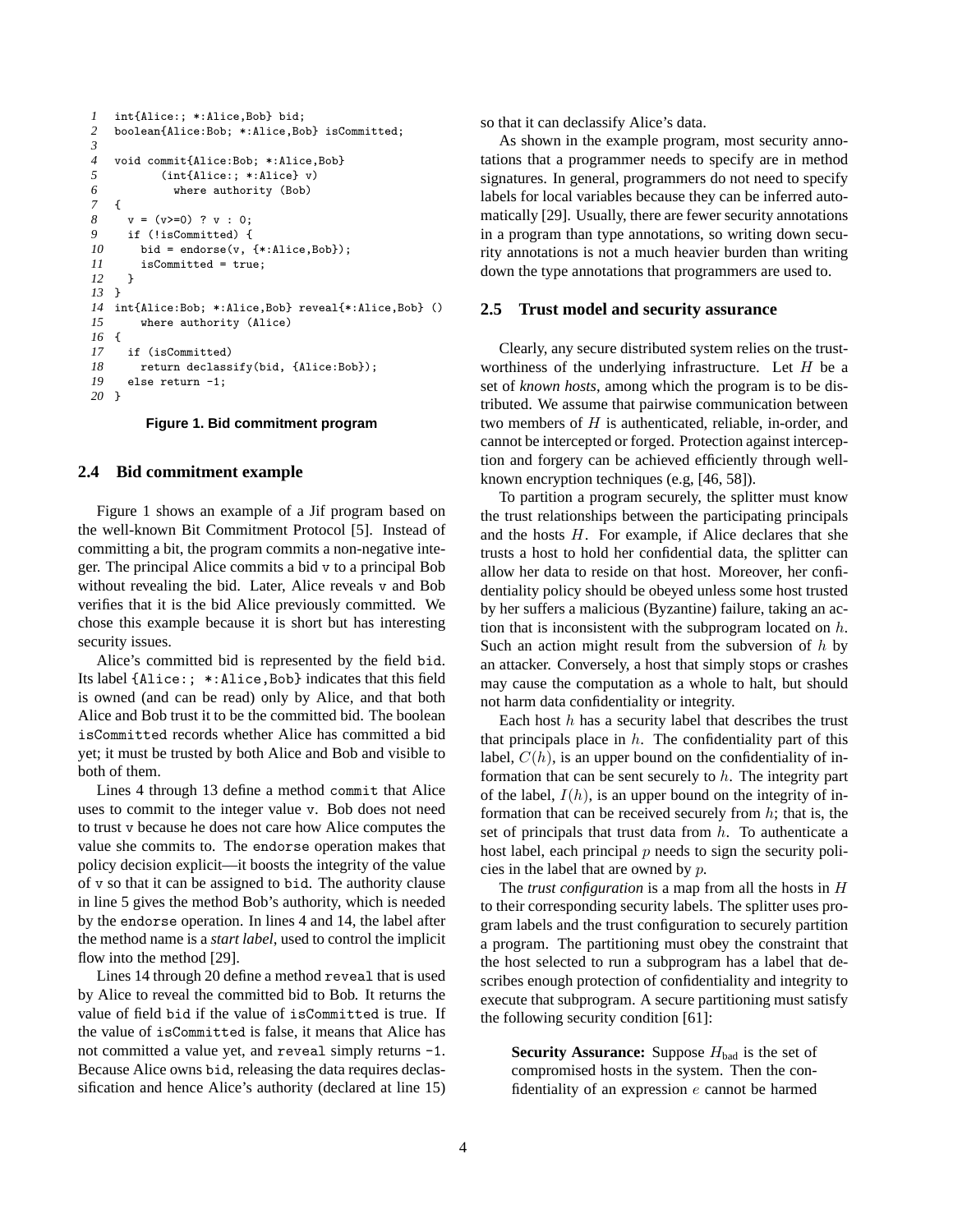unless  $C(e) \sqsubseteq \bigsqcup_{h \in H_{bad}} C(h)$ ; its integrity cannot be harmed unless  $\prod_{h \in H_{bad}} I(h) \sqsubseteq I(e)$ .

The intuition behind this condition is that the label of a host is a bound on the damage that the host can do if it is subverted. However, if multiple hosts are subverted, they may collude to cause more damage. Therefore, the damage caused by a set  $H_{bad}$  of compromised hosts should be bounded by the join of their confidentiality labels and the meet of their integrity labels.

The security assurance condition is not always easy to satisfy. Consider running the bid commitment program on a trust configuration in which host  $h_a$ 's label is {Alice:; \*:Alice} and host  $h_b$ 's is {Bob:; Alice:Bob; \*:Bob}. That is,  $h_a$  is trusted by Alice and can hold her private data, and  $h_b$  is trusted by Bob and can hold his private data as well as data Alice reveals to him. However, the original Jif/split system [61] cannot partition this code because the field isCommitted must be trusted by both Alice and Bob; therefore, the field cannot be placed on either  $h_a$  or  $h_b$ . This paper shows that replication of code and data can often solve this problem, which arises in realistic applications.

# **3 Partitioning and Replication**

In this work the original secure program partitioning algorithm has been extended to exploit automatic replication. If there is no host with a sufficient integrity label to run a program statement or to store a field, the extended splitter can replicate the statement or the field on multiple hosts to satisfy integrity requirements.

Consider the partitioning failure described in Section 2.5. Unlike the original splitter, our extended Jif/split compiler can replicate the field is Committed onto both  $h_a$ and  $h_b$ , so that the field's value is considered valid only when the copies on  $h_a$  and  $h_b$  agree. Alice trusts the copy on  $h_a$  and Bob trusts the copy on  $h_b$ ; therefore, if both copies have the same value  $x$ , both Alice and Bob trust that the field is Committed has the value  $x$ , as required by the field's integrity label, {\*:Alice,Bob}. In general, by replicating data on a set of hosts  $h_1, \ldots, h_n$ , integrity may be increased up to the *combined integrity*  $I(h_1)\sqcap \ldots \sqcap I(h_n)$  if the replicas all agree.

The use of replication increases the flexibility that the splitter has to partition programs, but the same security assurance condition still applies. Suppose  $e$  is replicated on a set of hosts  $h_i$  where  $1 \leq i \leq n$ . The splitter ensures statically that the combined integrity of the hosts  $h_i$  is sufficient to compute  $e$ , so  $\prod_i I(h_i) \sqsubseteq I(e)$ . The result of  $e$  can be incorrect only if all the replicas of e produce the same incorrect result; if so, the hosts  $h_i$  are all compromised, and we have  $\prod_{h \in H_{bad}} I(h) \sqsubseteq \prod_i I(h_i)$ . By transitivity, the result

of e can be incorrect only when  $\prod_{h \in H_{bad}} I(h) \sqsubseteq I(e)$ , but then the security assurance condition does not guarantee the integrity of e.

Enforcing the integrity policies described here does not guarantee availability; if any of the hosts performing a replicated computation is compromised and produces a result inconsistent with the results from other hosts, the error will be detected and the computation will be halted. Better enforcement of availability policies appears to be possible within the secure partitioning framework, but is left to future work.

The rest of this section describes the replication and partitioning of classes and objects across a distributed system, as well as the static constraints that determine where each statement and each data item can be placed in the distributed system. These constraints ensure that confidentiality and integrity policies are enforced if all hosts compute correctly. Misbehaving hosts are controlled by the run-time mechanisms described in Section 4.

### **3.1 Splitting code, classes and objects**

The splitter uses a fine-grained approach to partitioning. For each field and statement, the splitter assigns a set of hosts to it. Then statements and fields that can be placed on the same host are assembled to form a subprogram. This fine-grained approach gives the splitter flexibility in selecting hosts to satisfy the security constraints.

Like Java, Jif is an object-oriented language in which a program consists of classes. The splitter partitions a class into multiple *local classes*, each of which resides on one host. A local class contains some fields of the original class and stub code for calling class methods. If a class  $C$  is split into local classes  $C_1, \ldots, C_n$ , then an object o of class C is represented by a set of *local objects*  $o_1, \ldots, o_n$  that are instances of the classes  $C_1, \ldots, C_n$  and located on hosts  $h_1, \ldots, h_n$ . These local objects share the same *global object ID*.

The code of each source method is split into *code segments*. A code segment corresponds to a fragment of a source method and is identified by the source program point pc at which the fragment begins. Each code segment is replicated on a set of hosts; all the replicas simulate the computation of the source fragment.

A running method has an activation record that is explicitly represented as an object in the partitioned target code. Each activation record is partitioned into local *frame objects* that represent the part of the activation record that is stored on their host. As with local objects, local frame objects that represent the same activation record also share the same *global frame ID*.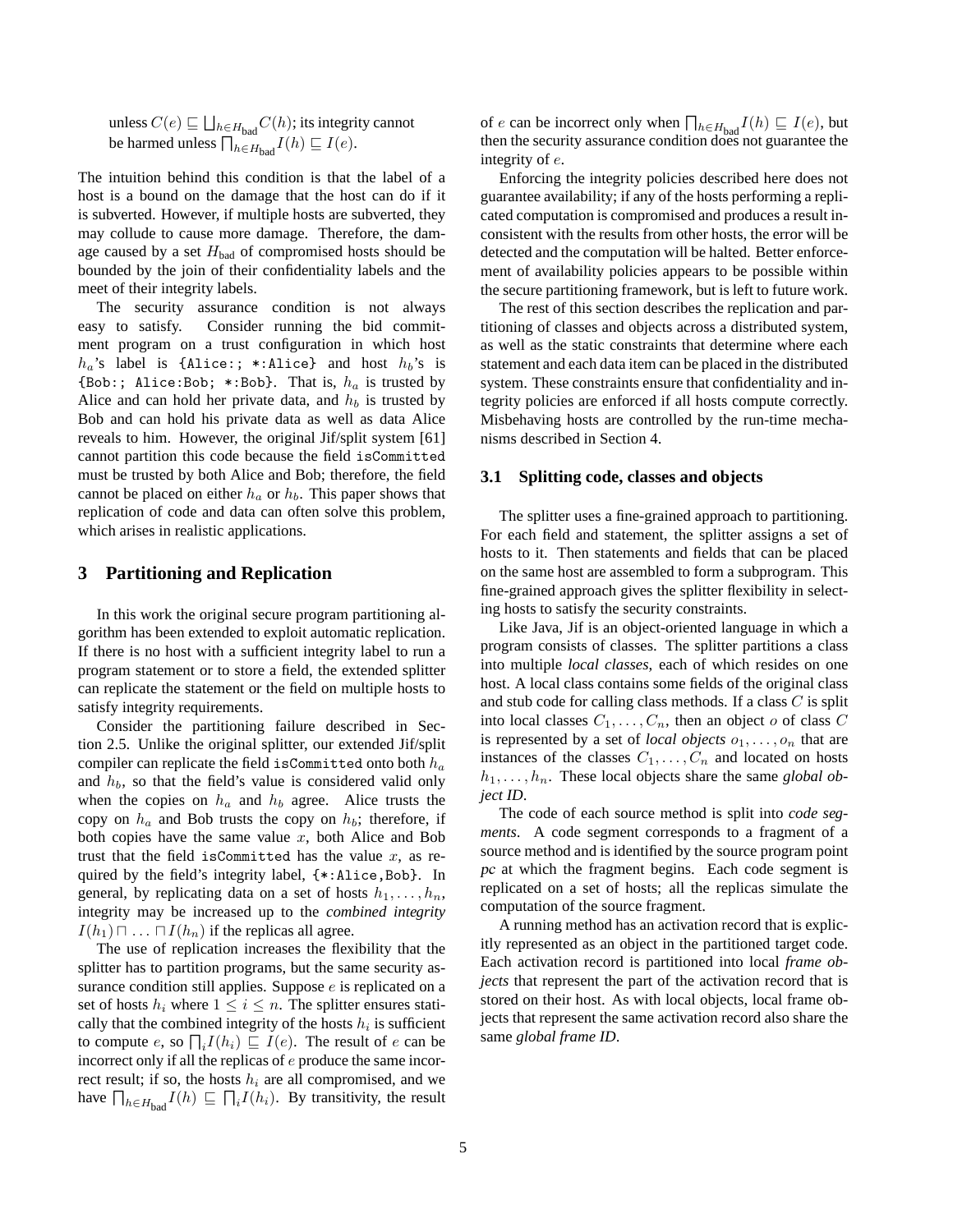### **3.2 Selecting hosts for data**

If a data item d is replicated on hosts  $h_1, \ldots, h_n$ , then each  $h_i$  must be trusted not to leak d to unauthorized readers. This constraint is expressed as  $C(d) \sqsubseteq C(h_i)$  for all i, or equivalently, as  $C(d) \sqsubset \prod_i C(h_i)$ .

The hosts holding  $d$  may receive access or update requests for d from other hosts, and infer some information about the control flow. The splitter computes the confidentiality  $C_{if}(d)$  of the implicit flow to each data item  $d$ : if  $d$  is accessed at a program point  $pc$ , the constraint  $C(pc) \sqsubseteq C_{if}(d)$  is satisfied. The hosts  $h_i$  must be trusted to read the implicit flow:  $C_{if}(d) \sqsubseteq \bigcap_i C(h_i)$ .

The integrity of  $d$  is at most as high as the combined integrity of the set of hosts storing it:  $\prod_i I(h_i) \sqsubseteq I(d)$ . Thus, replicating  $d$  tends to make it easier to satisfy the integrity constraint but harder to satisfy the confidentiality constraints: there is a tension between confidentiality and integrity. One way to resolve this tension is to store a secure hash value of  $d$  on hosts that cannot read  $d$ . The user of  $d$  can verify the real value of  $d$  against its hash value to assure integrity. We refer to the hashed copies of a piece of data as its *hash replicas*. Confounders are used to protect hash replicas against dictionary attacks, as described in Section 4.4.1.

Suppose a host  $h$  holds a hash replica of  $d$ . While it cannot determine the real value of  $d$ , it knows when  $d$  is accessed. Therefore h must have a confidentiality label at least as high as  $C_{if}(d)$ . For hash replicas, there are three constraints for placing d on hosts  $h_1, \ldots, h_n$ :

$$
\exists_i C(d) \sqsubseteq C(h_i) C_{if}(d) \sqsubseteq C(h_1) \sqcap \ldots \sqcap C(h_n) I(h_1) \sqcap \ldots \sqcap I(h_n) \sqsubseteq I(d)
$$

The first constraint ensures that there exists at least one host that can hold v's real value. The second constraint ensures that the hosts holding the data are trusted to receive the implicit flows. The third says that collectively the set of hosts satisfy d's integrity requirement.

Consider the field bid of Figure 1. It has the label {Alice:; \*:Alice,Bob}, and  $C_{if}$ (bid) is {Alice:Bob} because the value of isCommitted can be inferred from the fact that bid is updated at line 9. Thus, bid is replicated on  $h_a$  and  $h_b$ , and  $h_a$  can hold its real value while  $h_b$  can only hold its hash. It is easy to check that the three constraints are satisfied:  $C(\text{bid}) \subseteq C(h_a)$ ,  $C_{if}(\text{bid}) \sqsubseteq C(h_a) \sqcap C(h_b)$  and  $I(h_a) \sqcap I(h_b) \sqsubseteq I(\text{bid}).$ 

### **3.3 Selecting hosts for code**

In general, the hosts running a statement need to read all the inputs of the statement. However, knowing hash replicas of some inputs is sufficient for execution of some common statements such as assignments. Consider the statement bid=endorse(v,{\*:Alice,Bob}) in the bid commitment example. This statement is translated into bid=v and replicated on  $h_a$  and  $h_b$ . Since  $h_b$  is not allowed to read the real value of bid or v, it owns hash replicas of both bid and v. To execute the statement,  $h_b$  only needs to assign the hash replica of v to the hash replica of bid—no computation that depends on the actual value of v takes place. Given a statement s, let  $U_r(s)$  be the set of inputs whose real values are needed in the computation of s, and let  $U_h(s)$  be the set of inputs whose hash replicas are sufficient to carry out s. Then  $C(s) = \bigsqcup_{v \in U_r(s)} C(v)$ .

The hosts running a statement  $s$  also need to have a combined integrity at least as high as the integrity of any output of s. Let  $D(s)$  be the set of locations s defines. Then  $I(s) = \prod_{l \in D(s)} I(l)$ . In general, hosts  $h_1, \ldots, h_n$  can execute the statement s securely if the following three constraints are satisfied:

$$
\forall_{v' \in U_h(s)} \exists_i C(v') \sqsubseteq C(h_i)
$$
  

$$
C(s) \sqsubseteq C(h_1) \sqcap \ldots \sqcap C(h_n)
$$
  

$$
I(h_1) \sqcap \ldots \sqcap I(h_n) \sqsubseteq I(s)
$$

The first constraint guarantees that there exists at least one host  $h_i$  that can hold the real value of the input  $v'$ . The second constraint requires that every host can read those inputs whose real values are needed to execute s. The third constraint ensures that the set of hosts has a combined integrity sufficient for every output of  $s$ .

# **4 Run-time Mechanisms**

As a partitioned program runs, code segments on different hosts interact to simulate the control flow and data flow of the source program as if it were running on a single machine. These interactions include control and data transfers between hosts, both of which are supported by the run-time system. Each call to the run-time system sends a message to another host to trigger an action on that host, such as executing a code segment or accessing a field. An important goal of the run-time system is to prevent bad hosts from causing integrity violations.

# **4.1 Run-time interface**

Figure 2 shows the interface to the run-time system. There are three operations for transferring data between hosts. Calls to getField and setField access remote fields, while forward transfers local variables between frame objects on different hosts. The other three operations in the figure—rgoto, lgoto and sync—are used to transfer control among the hosts. This run-time interface is similar to that in the original Jif/split system [61], but its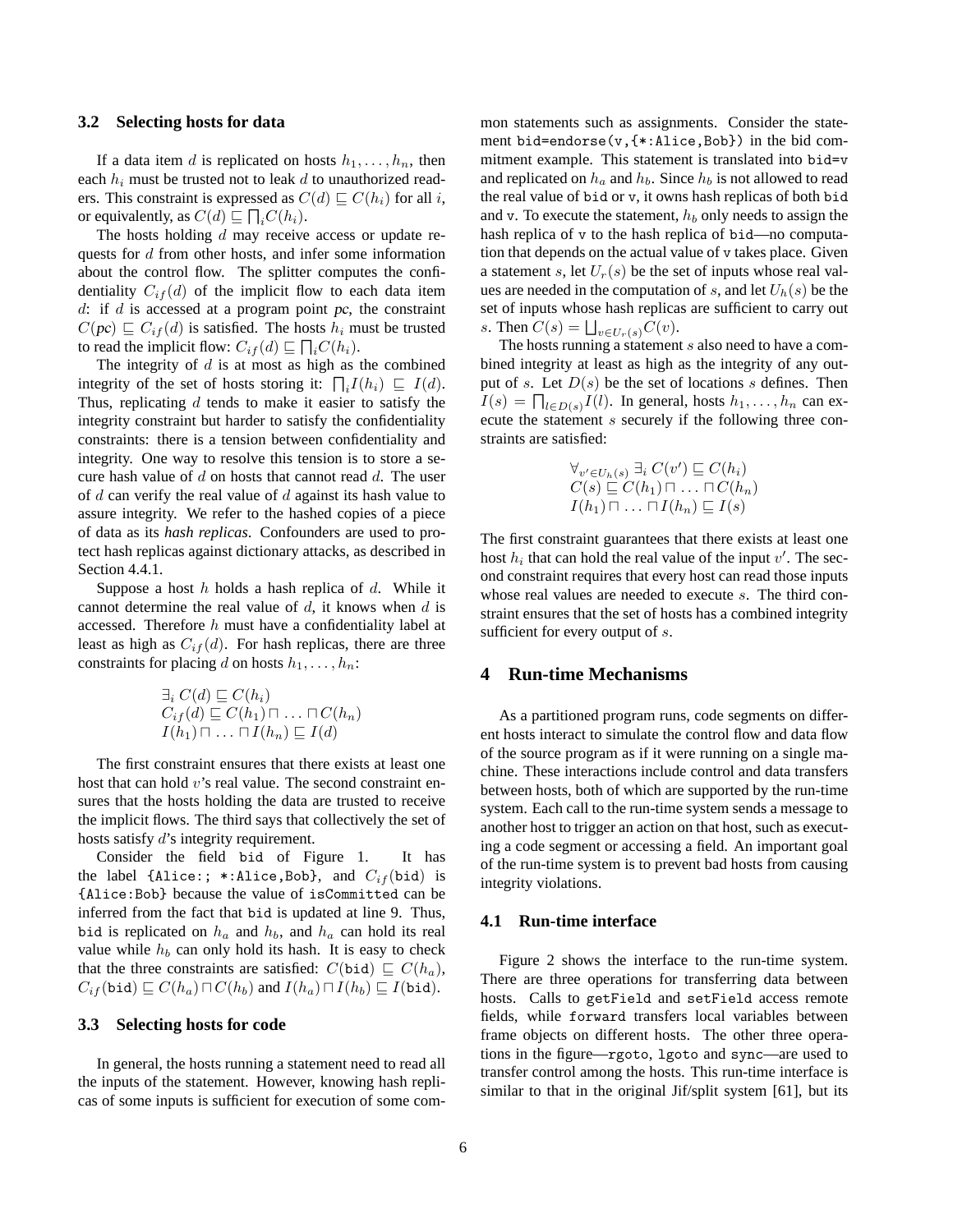```
Val getField(Host h, Obj o, Field f)
void setField(Host h, Obj o, Field f, Val v)
void forward(Host h, FrameID f, Var var, Val v)
void rgoto(Host h, FrameID f, int pc)
void lgoto()
void sync(FrameID f, int pc)
```




**Figure 3. Control flow graph of the** commit **method**

implementation is quite different because it may be used concurrently by different replicas.

Both rgoto ("regular goto") and lgoto ("linear goto" [60]) operations transfer control to a code segment on a remote host. Intuitively, rgoto is used to transfer control from a code segment to another with equal or lower integrity $^{\rm l}$  , while 1goto allows a code segment to transfer control to another code segment with higher integrity. Figure 3 shows the control-flow graph of a possible splitting and replication of the commit method in Figure 1, and illustrates how rgoto, lgoto and sync are used to transfer control. In Figure 3, the integrity labels of  $s_0$ ,  $s_1$  and  $s_2$  are respectively {\*:Alice,Bob}, {\*:Alice} and {\*:Alice,Bob}.

• rgoto( $h, f, pc$ ) invokes the code segment at pc on host  $h$ , with frame object  $f$ . The hosts doing the rgoto must have a combined integrity as high as that of the code segment to be invoked. In Figure 3,  $s_0$  transfers control to  $s_1$  with rgoto.

- lgoto() transfers control from one code segment to another with higher integrity. A capability mechanism prevents a host from using an invalid lgoto to corrupt a computation with higher integrity. In Figure 3, after running  $s_1$ , host  $h_a$  sends two 1goto requests to invoke the two replicas of  $s_r$ . Since the integrity of  $h_a$  is lower than that of  $s_r$ ,  $h_a$  must present a capability for invoking  $s_r$ . Unlike in the original Jif/split system [61], the capability is a *set* of capability tokens  $\{t_a, t_b\}$ . Each token is used to invoke a replica of  $s_r$ .
- sync $(f, pc)$  creates a capability token t that can be used to invoke the code segment replica on the local host with frame object  $f$ . In general, a sync operation is replicated on multiple hosts, and creates a set of tokens. A capability token is a tuple  $\langle h, f, pc, u \rangle$ , containing a host ID, a frame ID, a program counter, and a unique 128-bit identifier. The first three components specify the code segment to be invoked by the token. The last component prevents forgery and ensures uniqueness with high probability. In Figure 3, the replicas of  $s_0$  do sync operations to collectively generate the capability  $\{t_a, t_b\}$ .

### **4.2 Replication and run-time checks**

Except for sync, all of the operations in the run-time interface need to send a message to another host. This has two security implications. First, the receiving host must protect the confidentiality of the message, and second, a message cannot be trusted more than its sender.

Suppose a run-time call on host  $h$  sends a message  $m$ to host  $h'$  to invoke an action a. Let  $C(m)$  be the confidentiality of the information that is contained in  $m$  or can be inferred from it, and let  $I(a)$  be the integrity required to perform  $a$ . Then the system must enforce two security constraints:  $C(m) \sqsubseteq C(h')$  and  $I(h) \sqsubseteq I(a)$ . The splitter statically ensures that  $C(m) \sqsubseteq C(h')$  when it generates the code for the run-time call. However, the condition  $I(h) \sqsubset I(a)$  must be checked at run time, because bad hosts might fabricate messages.

The constraint  $I(h) \sqsubseteq I(a)$  has an interesting interaction with replication. Suppose a statement  $f=3$  is replicated on hosts  $h_1$  and  $h_2$ , and the field f resides on host  $h'$ . On executing the statement, both  $h_1$  and  $h_2$  send a setField message to  $h'$ . Host  $h'$  should update f if the combined integrity of  $h_1$  and  $h_2$  is as high as that of f. Suppose  $h'$ receives the setField message from  $h_1$  first and finds that  $I(h_1) \not\sqsubseteq I(f)$ . In that case, h' suspends the request until the same request is made by  $h_2$ . Then,  $h'$  accepts the request after verifying that  $I(h_1) \sqcap I(h_2) \sqsubseteq I(f)$ . In general, if  $h_1, ..., h_n$  request an action a, it can be performed securely if the combined integrity of the hosts  $h_i$  is sufficient:

$$
I(h_1) \sqcap ... \sqcap I(h_n) \sqsubseteq I(a) \tag{RC1}
$$

<sup>&</sup>lt;sup>1</sup>The integrity label of a code segment  $s$  is the meet of the integrity labels of all the statements in s.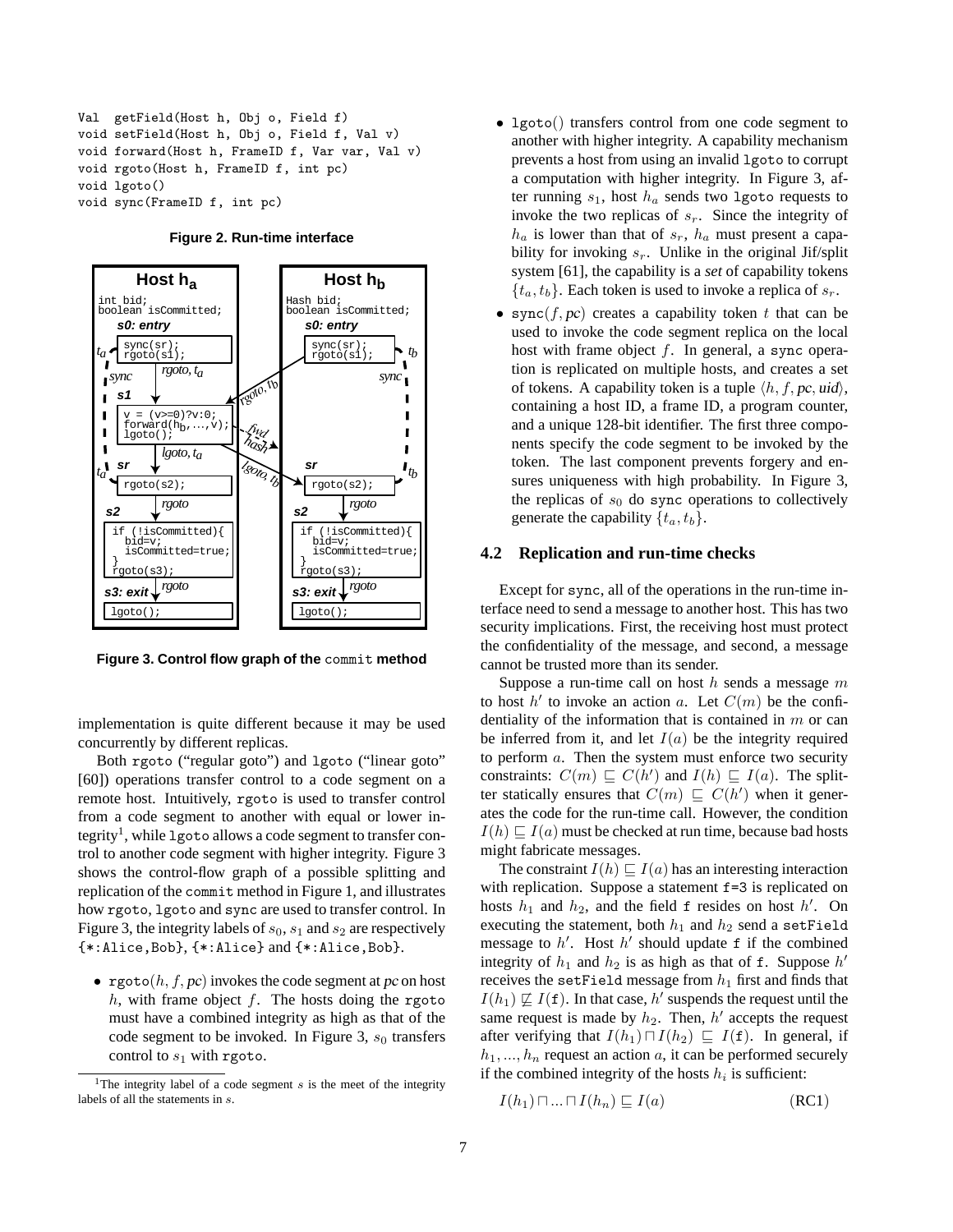However, this condition is more restrictive than necessary. In general, if hosts  $h_1, \ldots, h_n$  send messages to hosts  $h'_1, \ldots, h'_r$  to invoke an action a, each  $h'_j$  can securely do a if the following condition holds:

$$
I(h_1) \sqcap ... \sqcap I(h_n) \sqsubseteq I(a) \sqcup I(h'_j)
$$
 (RC2)

The action  $a$  is successfully performed only if all the hosts  $h'_j$  perform it, implying that RC2 holds at all  $h'_j$ . But this implies  $\prod_i I(h_i) \sqsubseteq I(a) \sqcup \prod_j I(h'_j)$ , which guarantees that RC1 is satisfied because the splitter statically ensures  $\prod_j I(h'_j) \sqsubseteq I(a)$ . Therefore, it is safe to use RC2 in runtime checks.

Suppose hosts  $h_1, h_2$  and  $h_3$  want to update a field f that is replicated on hosts  $h'_1$  and  $h'_2$ . The integrity of f is {\*:Alice,Bob,Chuck}, and the integrity labels of the five hosts are shown in the following figure. Using RC2, only three messages are required:



#### **4.3 Control transfer mechanisms**

Using the three run-time calls (rgoto, lgoto and sync) as building blocks, the splitter generates the run-time protocol that simulates the control flow of the source program. A secure control transfer protocol must prevent low-integrity hosts from affecting high-integrity control flow. Otherwise, a bad low-integrity host may compromise high-integrity computation, leading to data corruption or improper declassification of confidential data.

The difficult case is when the control needs to be transferred from a code segment  $s_1$  to another segment  $s_2$  with higher integrity  $(I(s_1) \not\sqsubseteq I(s_2))$ . This transfer is potentially insecure, because the bad hosts may have sufficient integrity to invoke  $s_1$  and cause control to be passed to  $s_2$ even though they do not have enough integrity to invoke  $s_2$ . So  $s_1$  must use an 1goto operation along with a set of capability tokens to invoke  $s_2$ .

### **4.3.1 The** lgoto **protocol**

Consider a simple control flow  $s_0 \rightarrow s_1 \rightarrow s_2$ , where  $s_0$ and  $s_2$  have higher integrity than  $s_1$ . Control should go from code segment  $s_0$  to  $s_1$ , and then to  $s_2$ . Here,  $s_1$  has low integrity and cannot pass control to  $s_2$  directly, but  $s_0$ has sufficient integrity to transfer control to  $s_2$ . So when  $s_0$  passes control to  $s_1$ , it gives  $s_1$  a capability that permits control to be returned to a segment  $s_r$  containing the statement rgoto( $s_2$ ). The segment  $s_r$  has the same integrity as  $s_0$  and resides on the same set of hosts. Intuitively,  $s_1$  is like a procedure call, and  $s_r$  is the return address.

Suppose  $s_0$  is replicated on hosts  $h_1$  through  $h_n$ . The protocol works roughly like this: each replica of  $s_0$  on  $h_i$ does a sync operation to create a token  $t_i$  for the replica of  $s_r$  on the same host. Then  $s_0$  passes control and the set of tokens  $t_1, \ldots, t_n$  to  $s_1$ . After  $s_1$  finishes running, it returns control to  $s_r$  with those tokens. Finally,  $s_r$  runs and transfers control to  $s_2$ . Using the notation " $s_0 \rightarrow s_1 : m$ " to represent sending a message  $m$  from  $s_0$  to  $s_1$ , we can write the protocol as:

|                                  | $s_0: \text{ sync}(s_r), \text{ creates } t_1, \ldots, t_n$          |
|----------------------------------|----------------------------------------------------------------------|
|                                  | 2. $s_0 \rightarrow s_1$ : rgoto, $\langle t_1, \ldots, t_n \rangle$ |
|                                  | 3. $s_1 \rightarrow s_r$ : 1goto, $\langle t_1, \ldots, t_n \rangle$ |
| 4. $s_r \rightarrow s_2$ : rgoto |                                                                      |

This description hides some complexity arising from replication. In step 2, sending an rgoto request from  $s_0$ to  $s_1$  actually requires multiple network messages from the hosts running  $s_0$  to the hosts running  $s_1$ . In step 3, if a host running  $s_1$  has the token  $t_i$ , the host just sends  $t_i$  along with an 1 goto request to  $h_i$ . Figure 3 shows an example in which  $s_0$  and  $s_1$  are replicated on two hosts.

This protocol handles a simple control transfer to and from a low-integrity host; more complex control flow can always be reduced to occurrences of this simple case.

## **4.3.2 The** rgoto **protocol**

Suppose code segment  $s_0$  transfers control to segment  $s_1$ with an rgoto, where  $s_0$  is replicated on  $h_1, ..., h_n$  and  $s_1$ is replicated on  $h'_1, ..., h'_m$ . For each  $h'_j$ , the splitter finds the smallest subset of  $\{h_1, ..., h_n\}$  such that the combined integrity of the subset of hosts is greater than or equal to  $I(h'_j) \sqcup I(s_1)$ ; every host in the subset sends an rgoto request to  $h'_j$ . This protocol guarantees that the run-time check of RC2 at each host  $h'_j$  succeeds, and avoids unnecessary network communication.

#### **4.3.3 Token management**

Capability tokens allow low-integrity hosts to invoke highintegrity code segments using lgoto, so it is critical to restrict the creation and propagation of these tokens. Suppose that  $I$  is an arbitrary integrity label. A label  $I'$  is considered high-integrity if  $I' \sqsubseteq I$ ; otherwise it is low-integrity. To prevent misuse of capability tokens, the system must enforce two security invariants for every integrity label I:

**TI1** When control is in a high-integrity code segment, no set of hosts whose combined integrity is low has a complete set of tokens for a high-integrity code segment.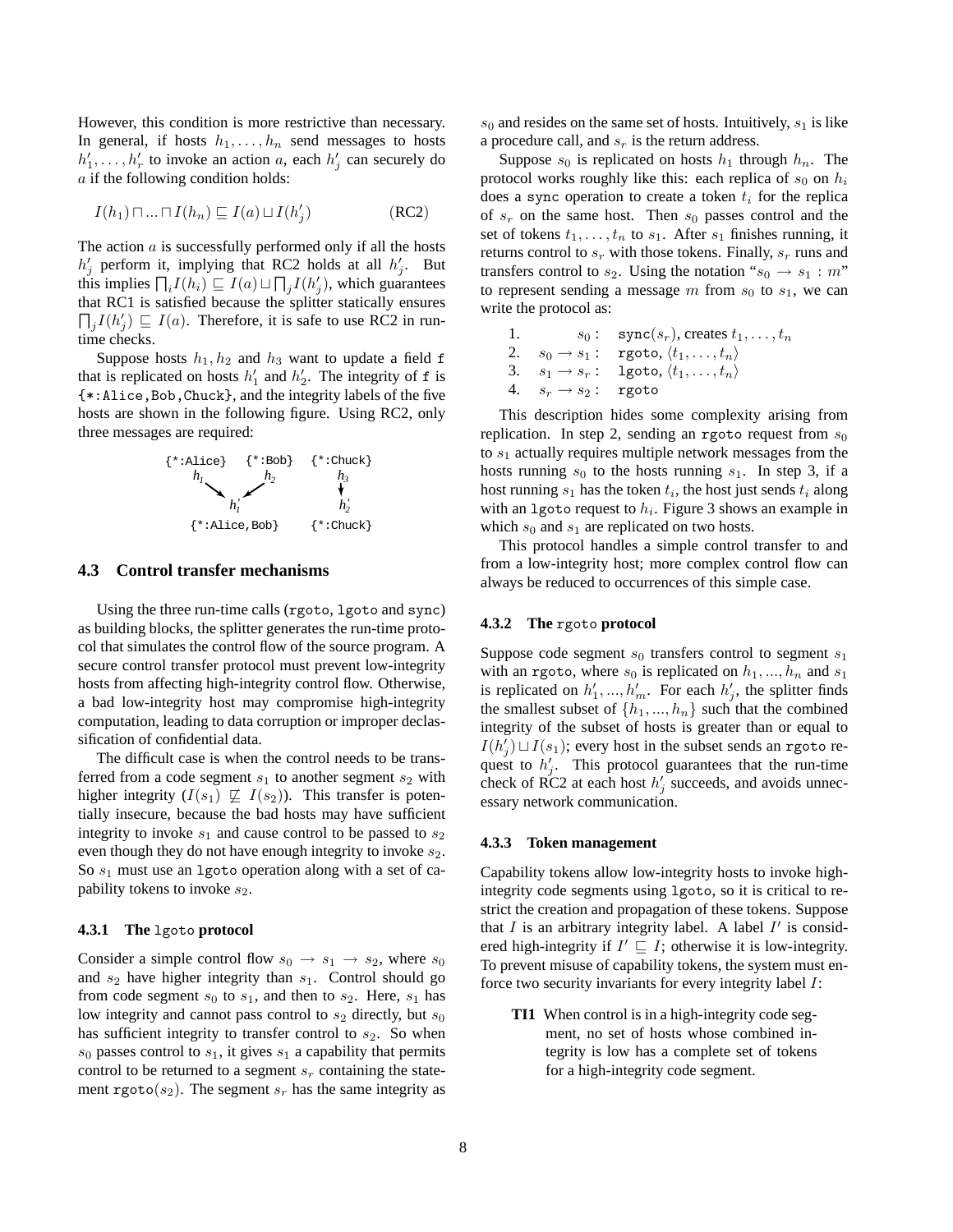**TI2** When control is in a low-integrity code segment, at most one complete set of tokens for a high-integrity code segment is held by any set of hosts whose combined integrity is low.

TI1 prevents low-integrity hosts from starting a highintegrity thread while one is already running. TI2 ensures that once control is transferred to a low-integrity code segment, high-integrity control flow can be resumed at only one point. These two invariants leave low-integrity hosts no choice but to follow the control flow chosen by highintegrity hosts.

In the control-transfer protocol, tokens are passed between hosts in two ways. First, tokens can be passed along with lgoto requests, as shown in step 3 of the lgoto protocol. The run-time system of each host maintains an *entry table* that records tokens created on that host and their corresponding code segments. When a host receives an lgoto request with a token  $t$ , it checks the entry table. If  $t$  is in the entry table, the host invokes the corresponding code segment, and deletes  $t$  from the entry table to prevent replay attacks.

Second, tokens can be passed along with rgoto requests, as shown in step 2 of the lgoto protocol. These tokens can be used by the destination hosts to invoke a remote code segment. The run-time system associates the tokens received along with an rgoto request with the code segment invoked by the rgoto request. The tokens associated with the running code segment are called the *active token set* (ATS). For instance, in Figure 3, the ATS of  $s_1$  is  $\{t_a, t_b\}$ . Suppose host  $h$  is running code segment  $s$ . Depending on what control transfer operations are performed by s, the runtime system of  $h$  manages the ATS of  $s$  in one of three ways:

- Case 1: lgoto. The ATS is used to return control to some higher-integrity code segment. Recall that an lgoto call does not have any arguments, because the run-time system maintains the ATS.
- Case 2: rgoto. The ATS is distributed to the replicas of the destination code segment along with the rgoto request.
- Case 3: sync followed by rgoto. The sync call creates a new token  $t$  that corresponds to a code segment  $s_r$ , which should be the only return point for the following computations that has a lower integrity than s. Token  $t$  is sent along with the rgoto request, and the current ATS becomes associated with  $s_r$ , so that it becomes the ATS when control returns.

There is an important security constraint about the distribution of tokens in case two. Suppose a set of hosts use rgoto to transfer control to a code segment s replicated on  $h'_1, \ldots, h'_m$ , and distributes a set of tokens to each

of the replicas. Then any subset B of  $\{h'_1, \ldots, h'_m\}$  with  $I(B) \not\sqsubseteq I(s)$  cannot receive the complete set of tokens. This is a direct corollary of TI1, where high integrity and low integrity are defined with respect to  $I(s)$ . If B receives the complete set of tokens, then TI1 is violated: the control is in a high-integrity code segment  $s$ , but  $B$  has a low combined integrity label and holds a complete set of tokens for a high-integrity code segment.

The run-time system enforces this constraint by ensuring that each recipient gets at least one unique token. However, the senders may not have enough tokens to assign a unique one to each recipient. In that case, the run-time system splits a token into multiple tokens by a secret-splitting scheme based on the exclusive-or operation [42].

#### **4.3.4 Control flow assurance**

The control flow assurance that our control transfer mechanism is designed to enforce can be defined using a trace model. We represent an execution of a program as a trace of code segments that are running sequentially. For example,  $F = s_0 s_1 s_r s_2$  is a trace. Let  $|F|_I$  represents the trace obtained by removing from  $F$  those code segments with low integrity relative to I. Intuitively,  $|F|_I$  should not be corrupted by a set of bad hosts whose combined integrity is lower than I. The control transfer mechanism is intended to enforce the following property:

**Control Flow Assurance** Let F be the correct trace of running a program,  $F'$  be the actual trace of running the same program, and  $H_{bad}$  be the set of compromised hosts. Then  $\prod_{h \in H_{bad}} I(h) \not\sqsubseteq I$ implies  $\lfloor F' \rfloor_I$  is a prefix of  $\lfloor F \rfloor_I$ .

Recall that bad hosts can potentially stop the computation. That is the reason why the condition states that  $\lfloor F' \rfloor_I$ is a prefix of  $|F|_I$  instead of equal to  $|F|_I$ . However, this availability attack will not corrupt data or cause confidential data to be leaked.

Our control transfer mechanism ensures that lowintegrity hosts can only use capability tokens to invoke a high-integrity code segment. Under this condition, the two token invariants imply the control flow assurance.

## **4.4 Data transfer mechanisms**

Data transfer operations include accessing fields, updating fields, and forwarding local variables. To read a field f, a host h sends getField requests to a host set  $H_f$  that hold f and have a combined integrity as high as  $I(f) \sqcup I(h)$ . Each host in  $H_f$  returns the value of f to h after checking that  $C(f) \sqsubseteq C(h)$ . Then h compares the replicas of f from  $H_f$ , and accepts the value only if all the replicas are the same.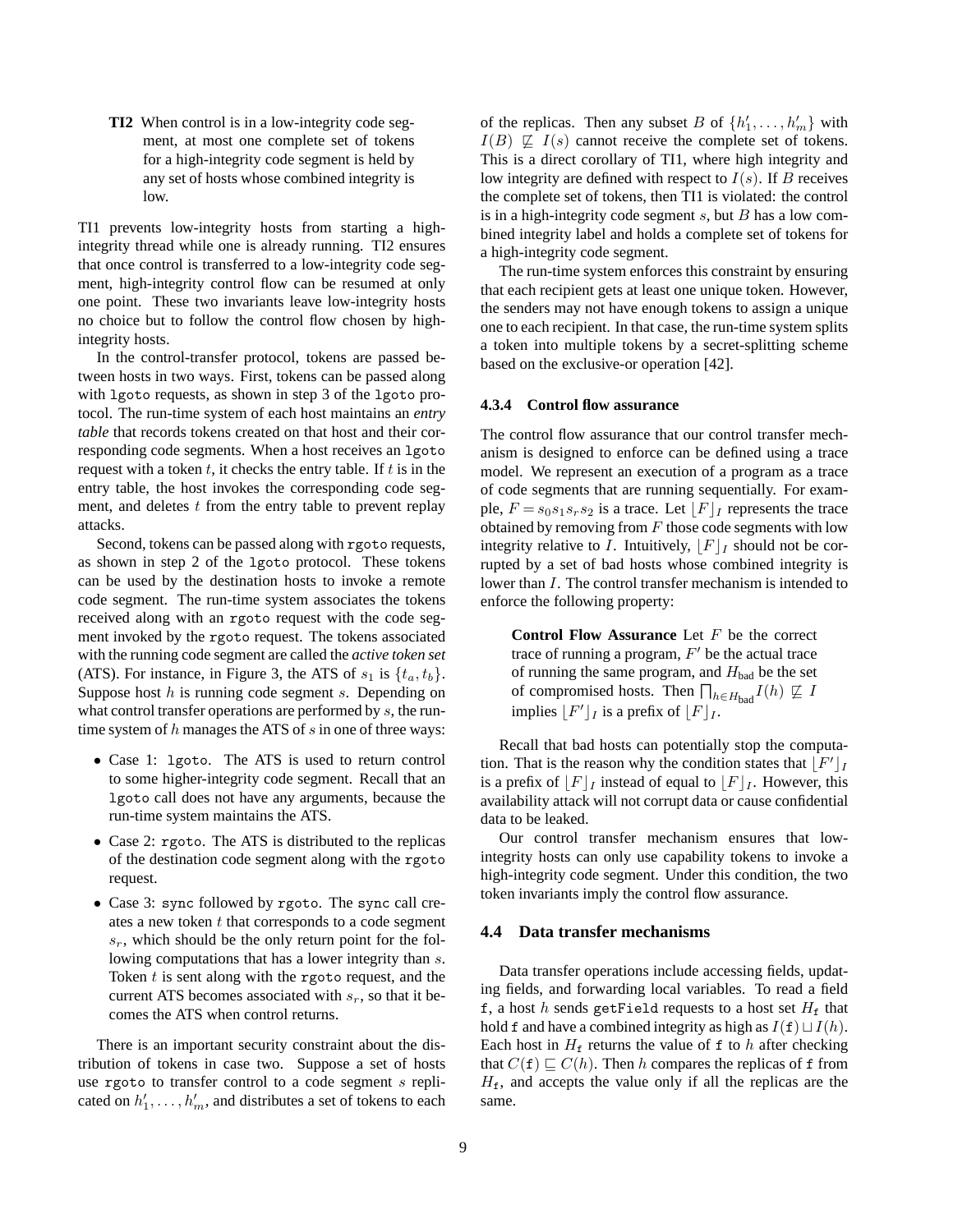To update a field f replicated on  $h'_1$  through  $h'_n$ , the updating hosts send setField requests to each  $h'_i$ , which do the update after checking RC2. If a running code segment updates a local variable, it has to forward the update to other code segments residing on remote hosts that may use the variable.

# **4.4.1 Data hashing**

As described in Section 3.2, a secure hash value of data d may be stored on a host  $h$  whose confidentiality is only as high as  $C_{if}(d)$ . The run-time system uses the MD5 algorithm [36] to generate the hash. If host  $h$  wants to create a hash of data  $d$ , it generates a confounder  $n$  and computes  ${d, n}_{MD5}$ . Whenever h sends d to some host, it also sends *n* to that host so that the recipient can verify that  $\{d, n\}_{MD5}$ is the hash of  $d$ . If  $d$  is replicated on multiple hosts, those hosts have to create the same confounder for d. The runtime system uses the global identifier generation algorithm of Section 4.5 to generate shared confounders.

In Figure 3, the code segment  $s_1$  contains a statement  $v=(v>=0)$ ?v:0 that defines v, and  $s_2$  contains a statement bid=v that uses v. After running  $s_1$ ,  $h_a$  needs to forward the value of v to the replica of  $s_2$  on  $h_b$ . Since  $h_b$  cannot read v,  $h_a$  only sends the hash value of v to  $h_b$ . It is interesting that the usual way of implementing the bit commitment protocol is to have Alice send a hash value of her committed bit to Bob. The splitter automatically generates a similar protocol from the high-level security policy.

#### **4.4.2 Data consistency and synchronization**

Several hosts may run the same piece of code or access the same data concurrently. To maintain consistency, the runtime system must ensure that those accesses are properly ordered. Suppose a field is replicated on a set of hosts. It is important that each host processes the getField and setField requests in the order specified by the source program. However, requests are generated by replicated code segments that need not be synchronized with one another. A host should not serve a request until all logically previous requests have been served. Timestamps are a common way to accomplish this, but timestamps may leak confidential information about control flow. Instead, the hosts storing field replicas coordinate with each other using the following protocol.

A host receiving a new access request acts as the coordinator of a two-phase commit protocol that ensures all other replica hosts are aware of the request. It announces the existence of the request to the other replica hosts, which acknowledge the announcement. Once all acknowledgements have been received, the request is serviced by the coordinator, and in parallel it informs the other replicas, permitting them to begin servicing that request as well. Every host delays servicing a field request until it has served all pending requests that it has acknowledged.

Some simple optimizations reduce the number of messages sent. A read request may be serviced if all pending requests are also reads. In general several hosts may receive a new request concurrently and each try to act as coordinator. However, coordinators are arbitrarily ordered and a host stops participating in a run of this protocol once it becomes aware of a different run for the same request with a lower-numbered coordinator. Finally, if there are only two replicas, the final step of the two-phase commit is skipped because it is not necessary.

# **4.5 Global identifier generation**

Both object IDs and frame IDs are global and must be generated consistently by replicated code segments. However, care must be taken to avoid creating a covert information channel in which information about the control flow on trusted hosts is deducible from the global identifier. In our implementation, the covert channel is avoided by making an identifier appear random to hosts other than the creators. Every set of hosts that may create a global identifier share a secret confounder, which is used to generate global identifiers independently and efficiently using MD5 hashing. The identifiers created with a confounder appear random to hosts who do not know the confounder. At the start of the program, hosts need to create global IDs run an agreement protocol to initialize the confounder.

# **5 Results**

The splitter and the necessary run-time support for executing partitioned programs has been implemented in Java as an extension to the existing Jif compiler [31].

### **5.1 Benchmark Programs**

The system was evaluated with a set of programs that explored different kinds of distributed protocols and security configurations; these programs were also compared with hand-coded implementations.

Based on previous experience, communication cost is the greatest contributor to execution time in a WAN environment. Since the distributed system will typically cross administrative boundaries, we expect a WAN environment to be the norm, and therefore report performance in terms of the number of host-to-host messages generated.

The execution of the partitioned programs on different hosts was simulated with multiple threads in a single JVM, and the number of messages between hosts counted. Each host's subprogram was executed in a different thread.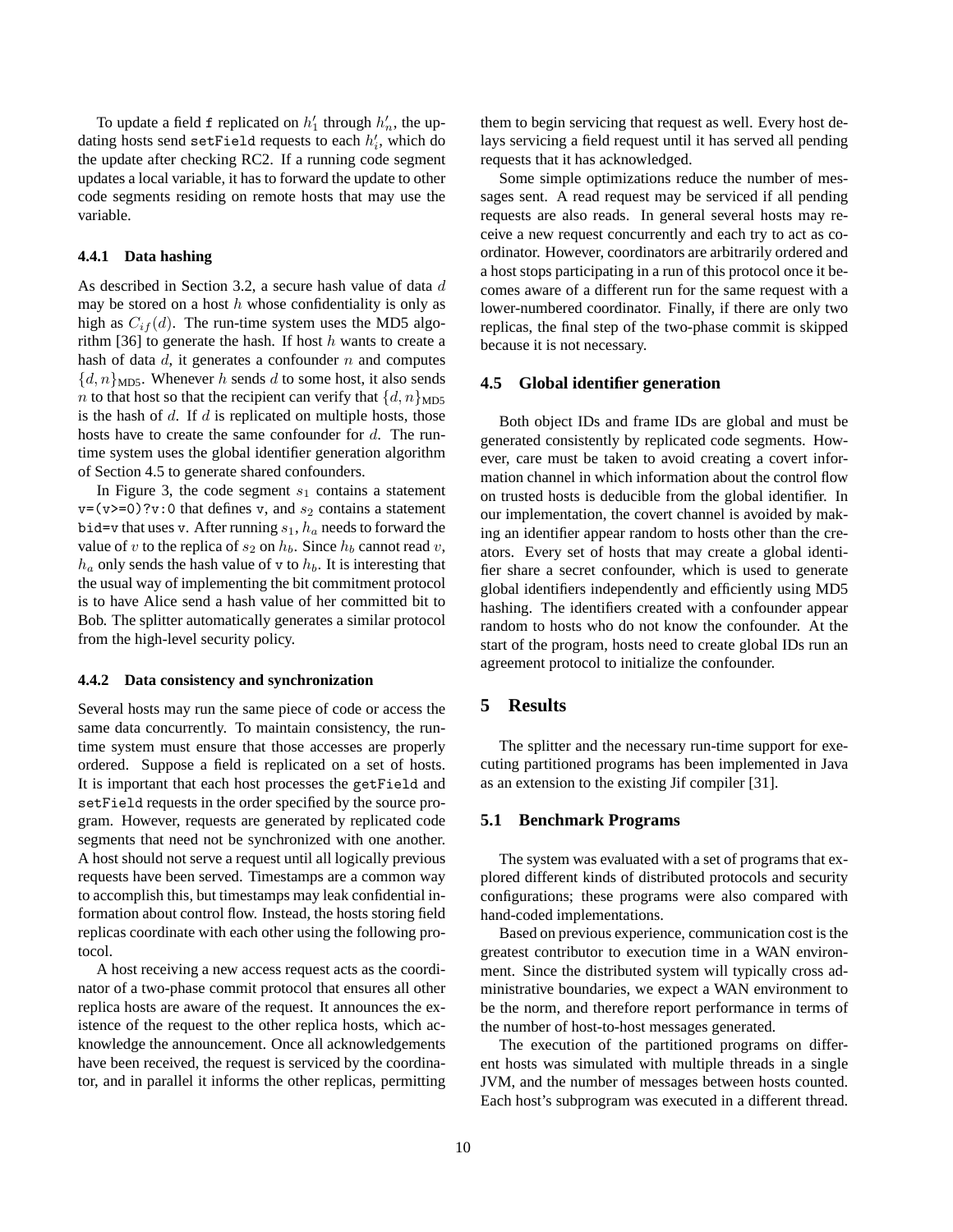The hand-coded implementations were also run on multiple threads in a single JVM.

The benchmark programs used were auctions, a banking simulation, and the game Battleship. Replication of both code and data was required to successfully partition these programs with the trust configurations used. The programs used are fairly short but contain the same security issues that would be found in a more complete implementation.

In our most full-fledged example, Battleship, there are 44 security annotations (labels), which is approximately 1 annotation for every 3 lines of code.

To summarize the results, the run-time performance of the system on these programs was reasonable, and replication allows us to successfully partition programs for a larger class of trust configurations.

### **5.1.1 Auctions**

Auctions are a useful component of a number of electronic commerce interactions [21], for example electronic procurement, where suppliers are bidding to fulfill a contract. Participants in these interactions may have confidentiality and trust requirements on the information used and exchanged; various types of auctions, such as closed bid auctions, incorporate aspects of privacy and trust. The diverse security requirements of different types of auctions, and their relevance to electronic commerce, make auctions an interesting and suitable problem area.

Three different types of auctions were modeled. All the auctions modeled are one-sided, first price auctions, with only a single item for sale. The seller and the bidders are identified with principals. Due to the single-threaded nature of the programs, bids cannot be submitted asynchronously. Instead, a round of bidding consists of each bidder in turn submitting a bid.

The three auctions are named  $A_1$ ,  $A_2$  and  $A_3$ . Auction  $A_1$  is an open bid auction—all bids are public, and are endorsed by all principals. At the close of the bidding, computation of the winning bidder is performed publicly. Auction  $A_2$  is a sealed bid auction, where bids are made public at the close of bidding. Auction  $A_3$  is similar to  $A_2$  except that bids are revealed only to the seller, who then determines the winning bidder and reveals the result. The privacy and integrity requirements of each of these auctions are expressed in their programs as labels and uses of downgrading.

# **5.1.2 Banking Simulation**

Banking is an important distributed application with complicated privacy and integrity requirements. We implemented a simple banking example: Alice holds a credit-card with a bank, and two credit report agencies maintain a credit report for her. If Alice pays her credit-card bill late, the bank reports this to the agencies, and then asks the agencies for Alice's credit rating. If the rating is too low, the bank may cancel her line of credit.

We model Alice's bank account information as being owned by Alice, readable by the bank, and trusted by both of them. For the bank to send a report to the agencies thus requires an explicit declassification of information by Alice, which is presumably authorized by Alice when she opens the account. Alice's credit report has the label {A:C1,C2;\*:C1,C2}, where A represents Alice and C1 and C2 represent the credit report agencies. To achieve the required security assurance, the code and data for the credit report must be replicated on the hosts of both agencies.

### **5.1.3 Battleship Game**

Battleship is a game for two players. Each player has a secret grid containing several battleships. In turn, each player asks the opponent to reveal the contents of a particular location on the opponent's grid. Play continues until one player wins by discovering the location of all of his opponent's battleships.

This simple game has a number of interesting security properties. Each principal (player) has a grid that is readable only by its owner, but to prevent cheating it must be trusted by both principals. The principals alternate between testing a single location of the opponent's grid for a ship, and declassifying that information. The control flow of the program must be trusted by both principals, to ensure that turns alternate strictly and thus that no principal reveals too much at once. At the end of the game, the unrevealed portion of each principal's grid is declassified, to verify that both principals had the same number of battleships.

Many of the security issues that arise in this simple game, such as preventing client cheating, are relevant to more realistic online gaming systems. We speculate that program partitioning may be useful for constructing secure online games.

# **5.2 Performance**

All the auction scenarios were run with three bidders. In auctions  $A_1$  and  $A_2$  the seller plays no role in the bidding process or in the computation of the winning bid, and is not explicitly represented. The banking program BNK was run with 4 principals, representing the bank customer, the bank and two credit reporting agencies. The Battleship program BTL was run with two principals on a  $10\times10$  grid.

Table 1 shows the trust configurations that were used for the experiments. Each column shows the host labels occurring in one configuration. For the auctions, principals A, B, and C are bidders and S represents the seller; for Banking, principal A is the bank customer, B represents the bank, and C1 and C2 represent credit reporting agencies; for Battleship, principals A and B are the two players.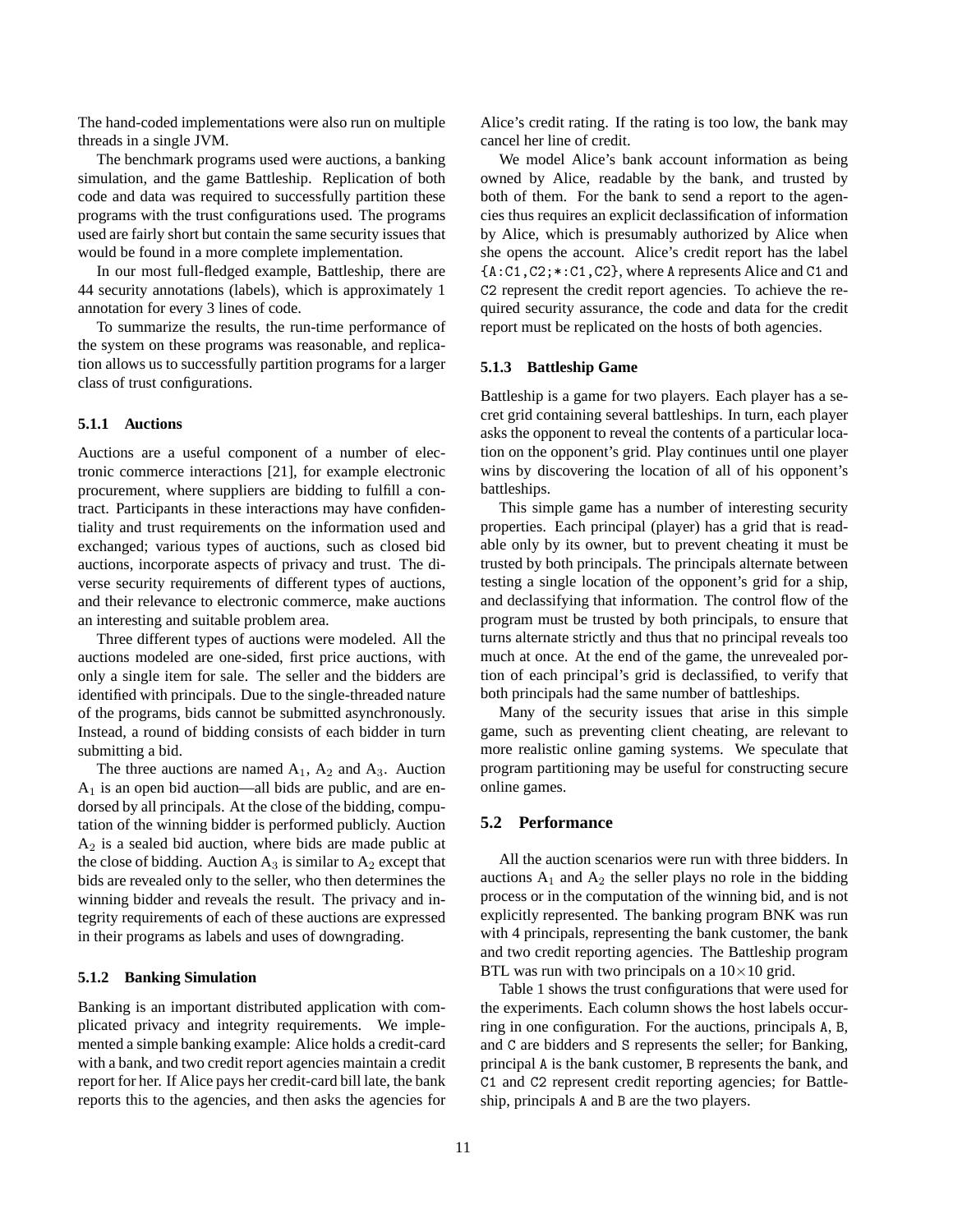| Host $\parallel$ | Config $X$         | Config Y                                                                                                                                 | Config $Z$   | Config $B$                                                                           | Config W                 |
|------------------|--------------------|------------------------------------------------------------------------------------------------------------------------------------------|--------------|--------------------------------------------------------------------------------------|--------------------------|
|                  |                    |                                                                                                                                          |              | $h_1$    {A:; *:A,B}   {A:; S:A; *:A}   {A:; S:; *:A}   {A:B; *:B,C1,C2}   {A:; *:A} |                          |
| $h_2$            |                    | $\  \{B:; *:B,C\}   \{B:; S:B; *:B\}   \{B:; S:; *:B\}  $                                                                                |              | ${A: C1; *: C1}$                                                                     | $  {B:: "B} \rangle$     |
|                  | $h_3$    {C:; *:C} | $\lceil \{\texttt{C}:; \; \texttt{S}: \texttt{C}; \; *:\texttt{C}\} \; \rceil \; \{\texttt{C}:; \; \texttt{S}:; \; *:\texttt{C}\}\rceil$ |              | ${A:C2; *:C2}$                                                                       |                          |
| $h_4$            | $\sim$ $-$         | ${S: ; *: A, B, C, S}$                                                                                                                   | ${S:}; *:S}$ |                                                                                      | $\overline{\phantom{a}}$ |

**Table 1. Trust configurations for example programs.**

| Metric         | $A_1(hA_1)$ | $A_2(hA_2)$ | $A_3(hA_{3Y})$ | $A_3(hA_{3Z})$ | BNK(hBNK) | BTL(hBTL)  |
|----------------|-------------|-------------|----------------|----------------|-----------|------------|
| Lines          | 49 (78)     | 54 (85)     | 62(94)         | 62 (175)       | 53 (120)  | 142 (162)  |
| Configuration  | Х           | ∧           |                |                | В         | W          |
| Total messages | (4)<br>11   | 24(8)       | 47(9)          | 27(18)         | 16(8)     | 1294 (383) |
| forward        |             |             | Q              |                | 4         | 1109       |
| lgoto          |             |             | Q              |                |           |            |
| rgoto          | $\circ$     | 15          | 29             | 18             | 10        | 185        |

#### **Table 2. Program measurements**

The first row of Table 2 gives the program lengths in lines of code. We measured total message counts using configuration X for  $A_1$  and  $A_2$ , configurations Y and Z for  $A_3$ , configuration B for Banking and configuration W for BTL (as shown in the next row). The subsequent rows give total message counts and a breakdown of counts by type for the automatically partitioned program.

No setField or getField messages were sent during any of the simulations—all field accesses were local. The splitter is often able to avoid setField and getField calls because of the increased spatial locality of the data that results from replication: because fields are replicated on multiple hosts, a host can often access its local replicated copy, instead of communicating with other hosts.

The results from the hand-coded implementations of the example programs are shown in the table in parentheses  $(hA_1, hA_2, hA_3y, hA_3z, hBNK$  and hBTL of Table 2). The hand-coded implementations provide the same security assurance as the automatically partitioned programs, and explicitly replicate data and code to achieve the required integrity. The insight obtained by reading the corresponding partitioned code helped in writing the reference implementations securely and efficiently.

All of the hand-coded implementations are longer than the corresponding automatically partitioned programs. Also, the hand-coded implementations were written for specific trust configurations;  $hA_{3Y}$  and  $hA_{3Z}$  were both coded from scratch, while  $A_3$  was recompiled with different trust configurations. In general, partitioning a program for different trust configurations is very easy; it is simply a matter of recompilation.

The hand-coded implementations send  $1.5-6\times$  fewer messages than the automatically partitioned programs. This efficiency is possible because the hand-coded programs exploit concurrency to a greater degree than our automatically partitioned programs. Our system must be conservative in its use of concurrency to ensure that the security protocol of a program—often implicit in the sequencing of execution is adhered to. For example, in the bid commitment program of Figure 1 there is an implicit synchronization point after the endorse statement of the commit method, to ensure that Alice has really committed to a value before computation proceeds. Our system thus conservatively follows the flow of control of the source program, while the hand-coded programs are free to rearrange control flow so long as the security constraints are met. However, as program complexity increases, writing secure concurrent code by hand, and guaranteeing its security, can be difficult. Our system trades off some of the expressiveness and performance of handwritten concurrent code for the assurance that the principals' security policies are adhered to.

# **5.3 Discussion**

If our new Jif/split system and the original Jif/split system [61] are both able to successfully partition some program given a trust configuration, then the performance of the two partitioned programs will be the same. However, our system is able to successfully partition a given program for a larger class of trust configurations than the original Jif/split, which does not support replication. In fact, all programs that are compilable by the original Jif/split are compilable in our system; none of the benchmark programs can be compiled by the original Jif/split, as they all require replication.

For example, the players' grids in the Battleship game must be trusted by both principals, but since no host in configuration W is trusted by both principals, the original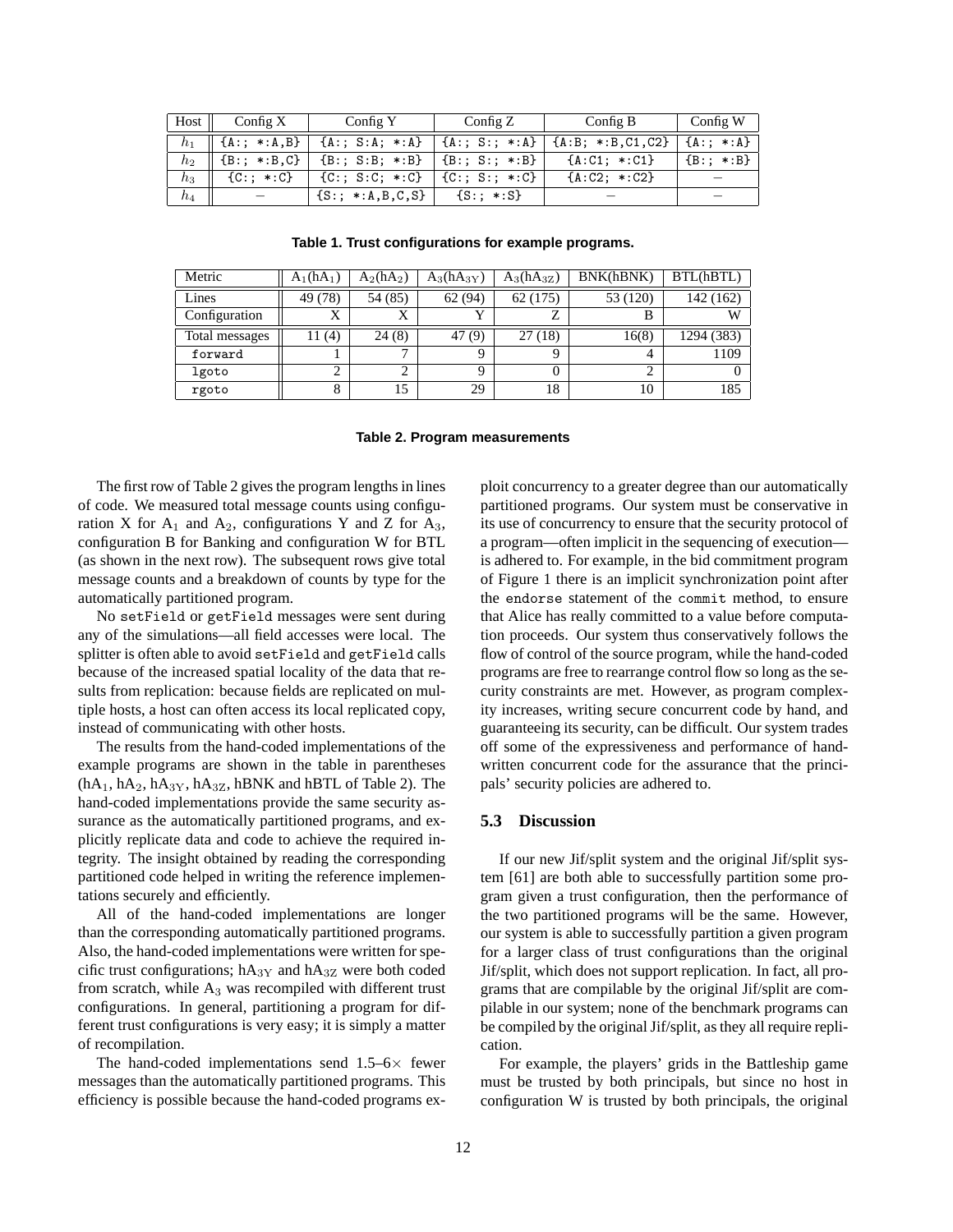Jif/split would be unable to find a host on which to store either grid. Our system satisfies the security requirements by replicating the grids on both hosts, though only in hash value form on the opponent's host.

# **6 Related Work**

We have used the term "end-to-end security policies" largely synonymously with "information flow policies". Information flow policies have been enforced using both dynamic [14, 25] and language-based techniques [9, 27, 28, 13, 53, 18, 34, 35, 3, 38]. Jif [29, 31] is a full-scale implementation of a security-typed language. This work builds on the original Jif/split system [61] that introduced the secure partitioning technique, extending it to support automatic replication of code and data.

Although most research on information flow has focused on confidentiality policies, integrity has also been studied [4, 32]. Security types that capture integrity have been used to reason about the correctness of communications protocols [17] and to find format string vulnerabilities in C [43]. Stack inspection [55] also protects integrity by ensuring that privileged code is not invoked by untrusted parties.

Fragment-Redundancy-Scattering (FRS) is a related design methodology in which programmers implement secure applications by manually splitting and replicating their code and data to achieve confidentiality and integrity [51, 12]. Secure program partitioning differs in that programmers write formal security policies into their applications that enable the system to automatically split and replicate code and data in order to enforce a formally specified security condition.

Another language-based approach that uses code transformation to enforce security policies is inline reference monitors [10, 11]. Automated code transformation has also been used to guard against buffer overflows [8] and more generally, violations of memory safety [54]. However, none of these code-wrapping techniques can enforce information-flow policies [41].

Program slicing techniques [56, 50] provide information about the data dependencies in a piece of software. Although the use of backward slices to investigate integrity and related security properties has been proposed [15, 22], the focus of work on program slicing has been debugging and understanding existing software.

# **7 Conclusions**

End-to-end security assurance is a long-standing problem that is growing more important as computation becomes increasingly distributed, spanning organizational and other trust boundaries. Information-flow policies are a natural way to specify end-to-end security, but there has been little prior investigation of how to practically specify and enforce them in systems with mutual distrust and distrusted hosts. Enforcement of data integrity policies is a central problem that was identified in earlier work on secure program partitioning [61] but not satisfactorily resolved.

This paper has described a way of exploiting redundancy to improve integrity guarantees. The definition of security is the same as in the original secure partitioning work: the security policies of a principal can be violated only if a trusted host misbehaves, perhaps because of a successful attack. In this work, we have shown that an extension to secure partitioning in which program code and data are replicated to satisfy the security constraint. The results show that examples of useful secure distributed computation that could not be supported by the original secure partitioning algorithms can be successfully partitioned using replication.

Adding replication involves several nontrivial extensions to the run-time protocols. Because confidentiality and integrity can conflict, data may be replicated onto hosts using a one-way hash that permits integrity verification without violating confidentiality. Untrusted hosts are prevented from sabotaging the integrity of program control flow by a run-time protocol based on capabilities that are decomposed into sets of unforgeable tokens. A synchronization protocol prevents concurrently executing code segments from introducing inconsistencies.

One benefit of programming in a security-typed language is that programmers only need to specify high-level security requirements, and the compiler can generate code that actually fulfills those security requirements. This paper shows that the secure partitioning methodology can be extended to improve support for data integrity. However, there is much left to be done: for example, supporting true concurrent programming, availability policies, and dynamically varying principals and policies.

# **Acknowledgments**

We would like to thank several people who gave useful suggestions on the presentation of this work. In addition to the anonymous reviewers, Lorenzo Alvisi, Kavita Bala, Nate Nystrom, Andrei Sabelfeld, and Stephanie Weirich all helped improve this paper.

# **References**

[1] Johan Agat. Transforming out timing leaks. In *Proc. 27th ACM Symp. on Principles of Programming Languages (POPL)*, pages 40–53, Boston, MA, January 2000.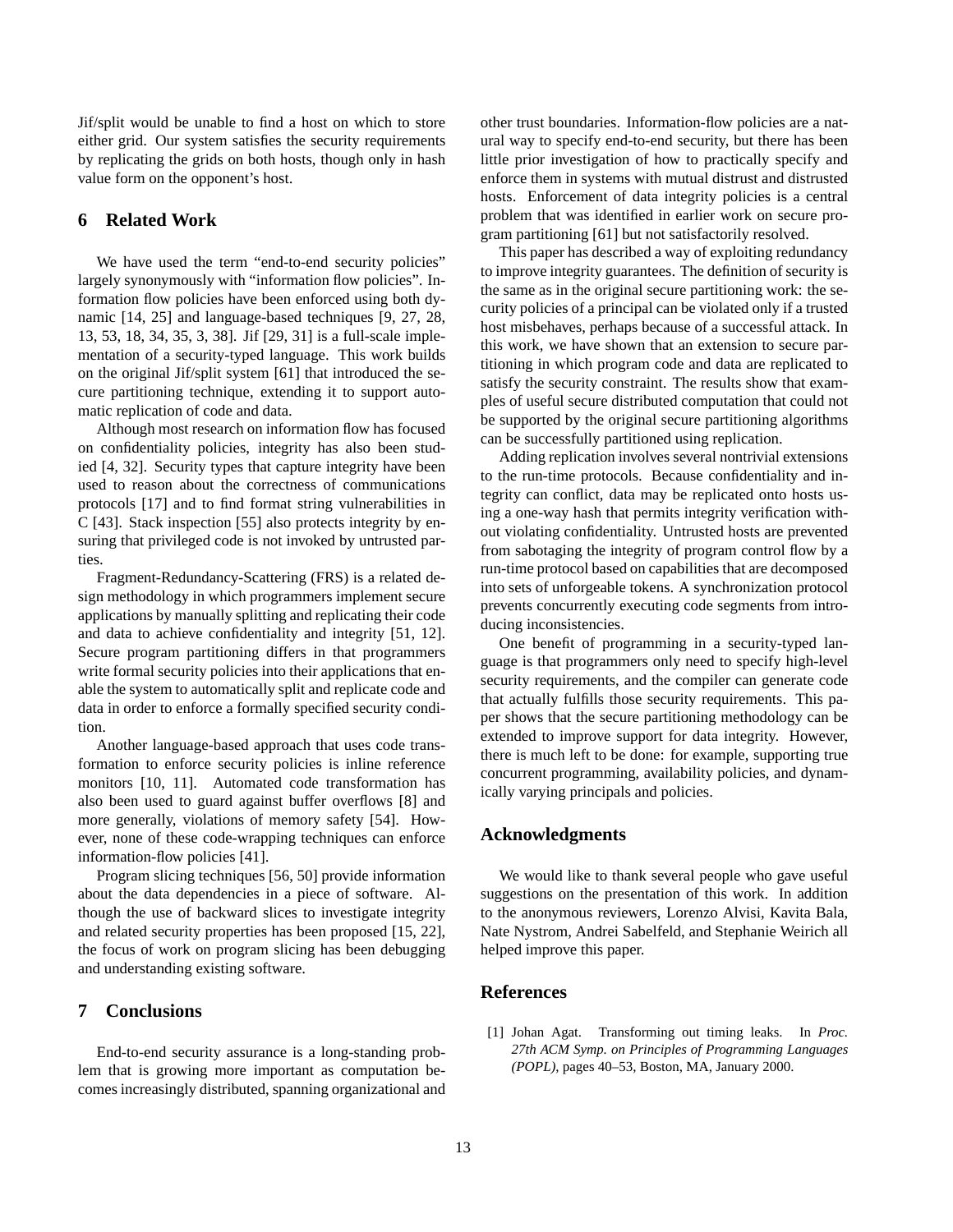- [2] Adam Back, Ulf Möller, and Anton Stiglic. Traffic analysis attacks and trade-offs in anonymity providing systems. *Lecture Notes in Computer Science*, 2137, 2001.
- [3] Anindya Banerjee and David A. Naumann. Secure information flow and pointer confinement in a Java-like language. In *IEEE Computer Security Foundations Workshop (CSFW)*, June 2002.
- [4] K. J. Biba. Integrity considerations for secure computer systems. Technical Report ESD-TR-76-372, USAF Electronic Systems Division, Bedford, MA, April 1977. (Also available through National Technical Information Service, Springfield Va., NTIS AD-A039324.).
- [5] Manuel Blum. Coin flipping by telephone. In *Advances in Cryptology: A Report on CRYPTO 81*, pages 11–15, 1981.
- [6] Gerard Boudol and Ilaria Castellani. Noninterference for concurrent programs. In *Proc. ICALP*, volume 2076 of *Lecture Notes in Computer Science*, pages 382–395, July 2001.
- [7] Miguel Castro and Barbara Liskov. Practical Byzantine Fault Tolerance. In *Proceedings of the Third Symposium on Operating Systems Design and Implementation (to appear)*, New Orleans, LA, February 1999.
- [8] Crispin Cowan, Calton Pu, Dave Maier, Heather Hinton, Peat Bakke, Steve Beattie, Aaron Grier, Perry Wagle, and Qian Zhang. Stackguard: Automatic adaptive detection and prevention of buffer-overflow attacks. In *Proceedings of the 7th USENIX Security Conference*, January 1998.
- [9] Dorothy E. Denning and Peter J. Denning. Certification of programs for secure information flow. *Comm. of the ACM*, 20(7):504–513, July 1977.
- [10] Ulfar Erlingsson and Fred B. Schneider. SASI enforcement of security policies: A retrospective. In *Proceedings of the New Security Paradigm Workshop*, Caledon Hills, Ontario, Canada, 1999.
- [11] David Evans and Andrew Twyman. Flexible policy-directed code safety. In *Proc. IEEE Symposium on Security and Privacy*, Oakland, May 1999.
- [12] Jean-Charles Fabre, Yves Deswarte, and Brian Randell. Designing secure and reliable applications using fragmentationredundancy-scattering: an object-oriented approach. In *PDCS 2: Open Conference*, pages 343–362, Newcastleupon-Tyne, 1994. Dept of Computing Science, University of Newcastle, NE1 7RU, UK.
- [13] Richard J. Feiertag. A technique for proving specifications are multilevel secure. Technical Report CSL-109, SRI International Computer Science Lab, Menlo Park, California, January 1980.
- [14] J. S. Fenton. Memoryless subsystems. *Computing J.*, 17(2):143–147, May 1974.
- [15] George Fink and Karl Levitt. Property-based testing of privileged programs. In *Proceedings of the 10th Annual Computer Security Applications Conference*, pages 154–163, Orlando, FL, 1994. IEEE Computer Society Press.
- [16] Joseph A. Goguen and Jose Meseguer. Security policies and security models. In *Proc. IEEE Symposium on Security and Privacy*, pages 11–20, April 1982.
- [17] Andrew D. Gordon and Alan Jeffrey. Typing correspondence assertions for communication protocols. In *Preliminary Proceedings of the 17th Conference on the Mathematical Foundations of Programming Semantics (MFPS 17)*, Aarhus, May 2001. BRICS Notes Series NS-01-2, May 2001, pages 99– 120.
- [18] Nevin Heintze and Jon G. Riecke. The SLam calculus: Programming with secrecy and integrity. In *Proc. 25th ACM Symp. on Principles of Programming Languages (POPL)*, pages 365–377, San Diego, California, January 1998.
- [19] Kohei Honda and Nobuko Yoshida. A uniform type structure for secure information flow. In *Proc. 29th ACM Symp. on Principles of Programming Languages (POPL)*, pages 81– 92. ACM Press, January 2002.
- [20] Paul A. Karger. Non-discretionary access control for decentralized computing systems. Technical Report MIT/LCS/TR-179, MIT Laboratory for Computer Science, Cambridge, MA, May 1977.
- [21] Gregory E. Kersten, Sunil J. Noronha, and Jeffrey Teich. Are all e-commerce negotiations auctions? In *Proc. COOP'2000 : 4th International Conference on the Design of Cooperative Systems,*, Sophia-Antipolis, France, May 2000.
- [22] James R. Lyle, Dolores R. Wallace, James R. Graham, Keith. B. Gallagher, Joseph. P. Poole, and David. W. Binkley. Unravel: A CASE tool to assist evaluation of high integrity software. IR 5691, NIST, 1995.
- [23] Dahlia Malkhi and Michael Reiter. Secure and scalable replication in Phalanx. In *Proc. of the 17th IEEE Symposium on Reliable Distributed Systems*, October 1998.
- [24] Heiko Mantel and Andrei Sabelfeld. A generic approach to the security of multi-threaded programs. In *Proc. 14th IEEE Computer Security Foundations Workshop*, pages 126–142. IEEE Computer Society Press, June 2001.
- [25] M. Douglas McIlroy and James A. Reeds. Multilevel security in the UNIX tradition. *Software—Practice and Experience*, 22(8):673–694, August 1992.
- [26] John McLean. Security models and information flow. In *Proc. IEEE Symposium on Security and Privacy*, pages 180– 187, 1990.
- [27] Jonathan K. Millen. Security kernel validation in practice. *Comm. of the ACM*, 19(5):243–250, May 1976.
- [28] Jonathan K. Millen. Information flow analysis of formal specifications. In *Proc. IEEE Symposium on Security and Privacy*, pages 3–8, April 1981.
- [29] Andrew C. Myers. JFlow: Practical mostly-static information flow control. In *Proc. 26th ACM Symp. on Principles of Programming Languages (POPL)*, pages 228–241, San Antonio, TX, January 1999.
- [30] Andrew C. Myers and Barbara Liskov. Protecting privacy using the decentralized label model. *ACM Transactions on Software Engineering and Methodology*, 9(4):410–442, October 2000.